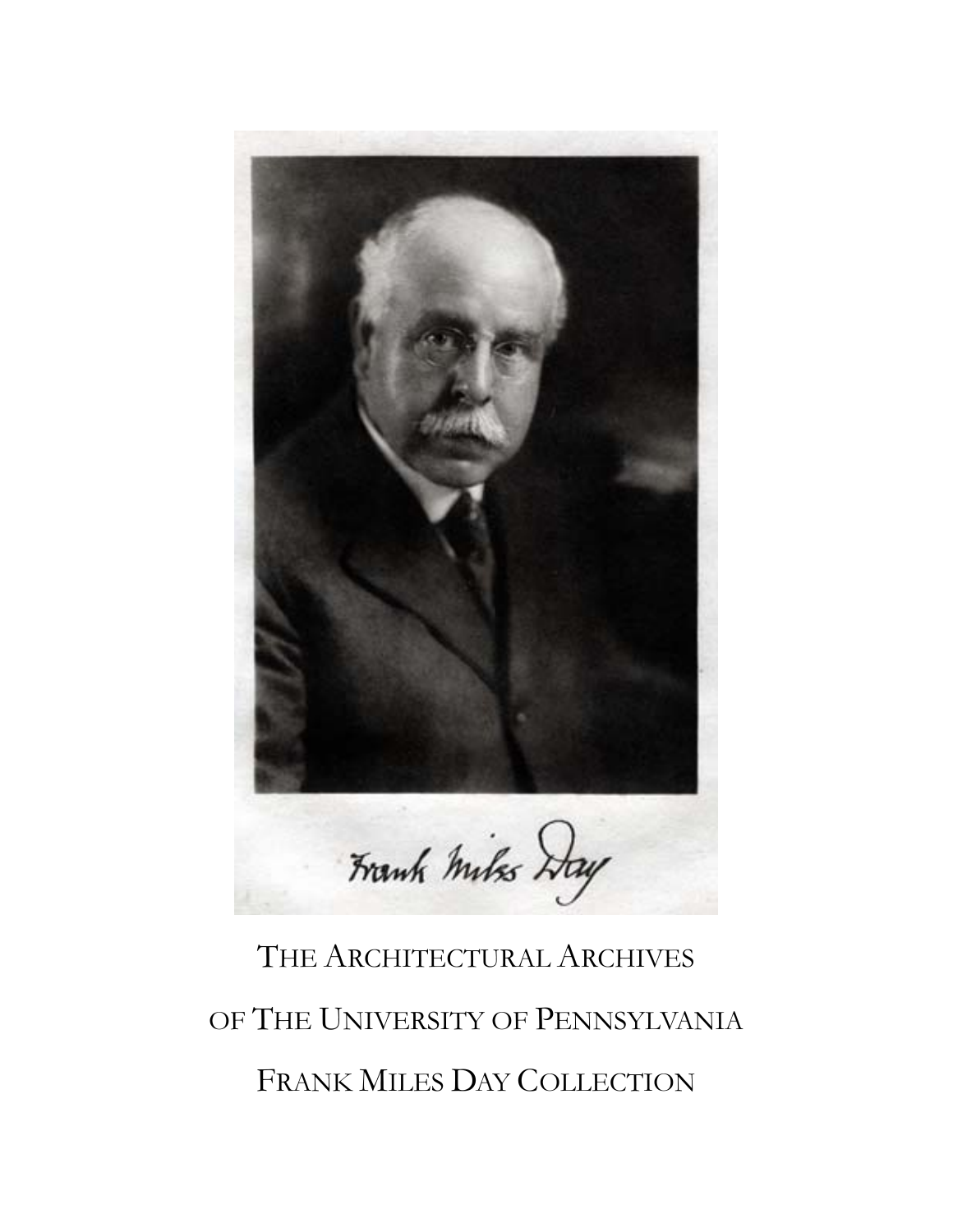**(Collection 059)**

# Frank Miles Day, 1861-1918

# A Finding Aid for Architectural Records and Personal Papers, 1882-1927 in The Architectural Archives, University of Pennsylvania

© 2002 The Architectural Archives of the University of Pennsylvania. All rights reserved.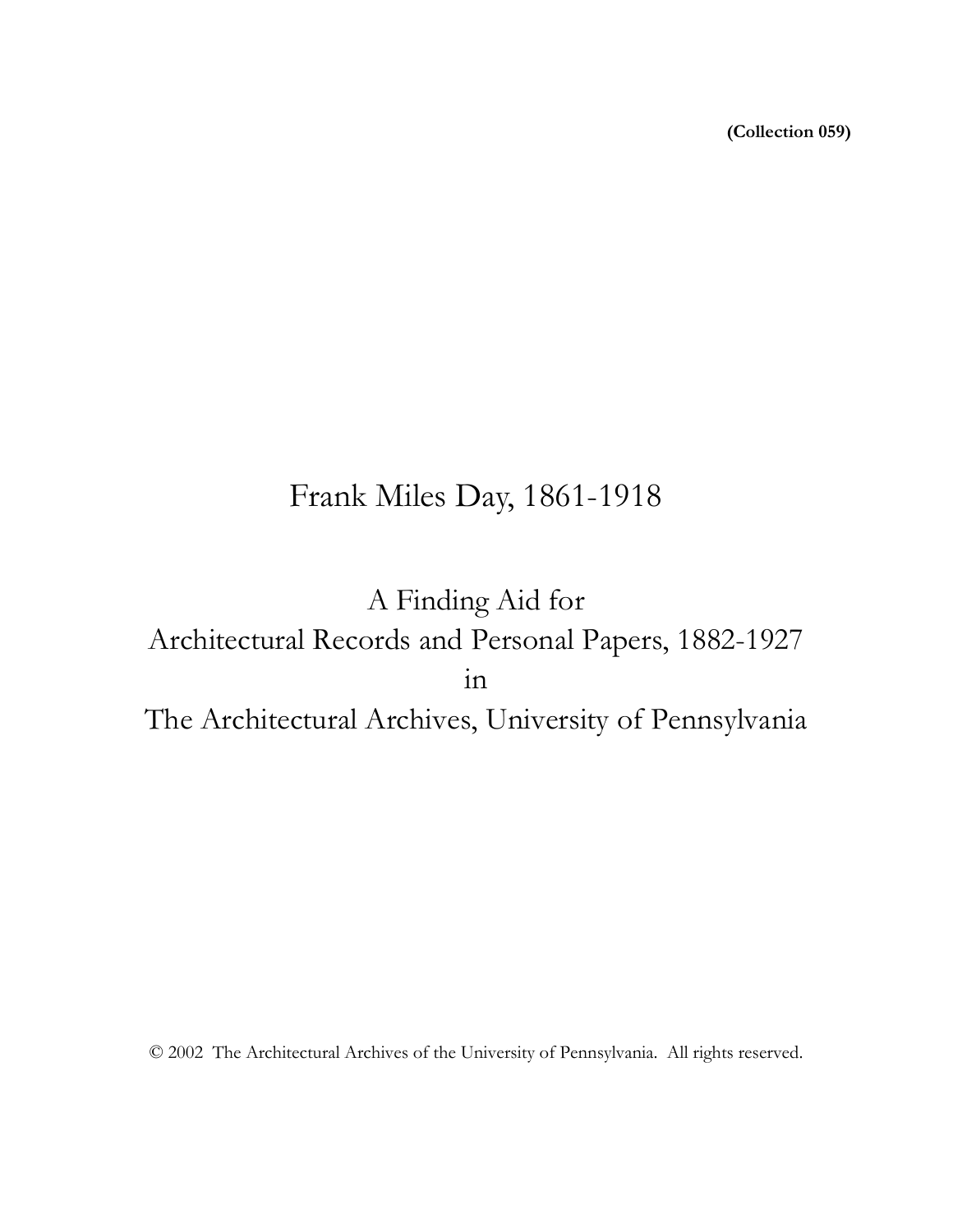# **Archival Description**

# **Descriptive Summary**

| Title:        | Architectural Records and Personal Papers, 1882-1927.                                                                                                                                                                                                                                                                                                                             |
|---------------|-----------------------------------------------------------------------------------------------------------------------------------------------------------------------------------------------------------------------------------------------------------------------------------------------------------------------------------------------------------------------------------|
| Coll. ID:     | 059                                                                                                                                                                                                                                                                                                                                                                               |
| Origin:       | Frank Miles Day, 1861-1918, architect.                                                                                                                                                                                                                                                                                                                                            |
| Extent:       | Project drawings: 111 architectural drawings (96 originals, 15 prints)<br>Student drawings: 29 drawings<br>Sketches: 106 travel sketches and 17 sketchbooks<br>Photographs: 112 photoprints.<br>Boxed files: 11 cubic feet.                                                                                                                                                       |
| Repository:   | The Architectural Archives, University of Pennsylvania<br>102 Meyerson Hall<br>Philadelphia, Pennsylvania 19104-6311<br>$(215) 898 - 8323$                                                                                                                                                                                                                                        |
| Abstract:     | This collection comprises project-related architectural drawings, student drawings,<br>travel sketches, correspondence, personal financial materials, notes, lectures, books,<br>photographs, memorabilia and materials related to Day's estate. Additional materials<br>related to Day's professional practice are found in the Day and Klauder Collection<br>(Collection #069). |
| Indexes:      | This collection is included in the Philadelphia Architects and Buildings Project,<br>a searchable database of architectural research materials related to architects and<br>architecture in Philadelphia and surrounding regions:<br>http://www.philadelphiabuildings.org/pab                                                                                                     |
| Cataloging:   | Collection-level records for materials in the Architectural Archives may be found in<br>RLIN Eureka, the union catalogue of members of the Research Libraries Group. The<br>record number for this collection is PAUP01-A22.                                                                                                                                                      |
| Publications: | Keebler, Patricia Heintzelman. "The Life and Work of Frank Miles Day."<br>Ph.D. diss., University of Delaware, 1980.                                                                                                                                                                                                                                                              |
|               | O'Gorman, James F., et al. Drawing toward Building : Philadelphia Architectural Graphics,<br>1732-1986 Philadelphia: Published for the Pennsylvania Academy of the Fine Arts<br>by the University of Pennsylvania Press, 1986.                                                                                                                                                    |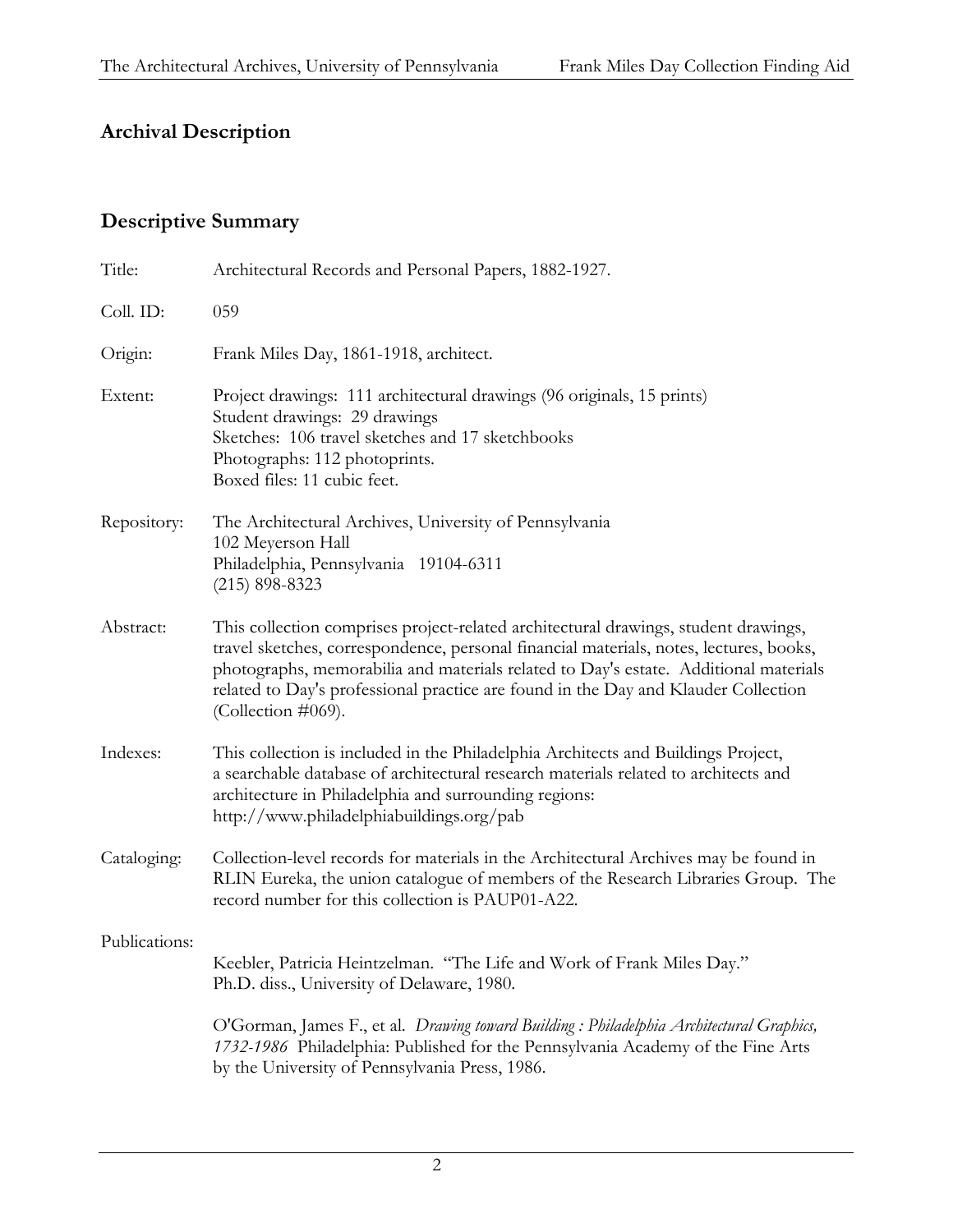# **Biographical/Historical Sketch**

Frank Miles Day was born in Philadelphia and received most of his early education at home from his father. He studied architecture in Philadelphia at the University of Pennsylvania's Towne School and in London at the South Kensington School of Art and the Royal Academy. Day began independent practice in Philadelphia in 1887, and in 1892 he established a partnership (Frank Miles Day and Brother) with his elder brother, H. Kent Day (1851-1925), who had begun his professional career as an accountant. Charles Zeller Klauder (1872-1938) became chief draftsman for Frank Miles Day and Brother in 1900; by 1911 Klauder was made a named partner, forming Day Brothers and Klauder. H. Kent Day retired in 1912, and the firm became Day and Klauder in 1913. Frank Miles Day was an active partner until his death in 1918. His estate was jointly administered by his wife, Anna Blanchard Blakiston Day; his brother-in-law, Kenneth M. Blakiston; and his brother, H. Kent Day. Klauder continued the firm after Day's death, using the name Day and Klauder until 1927.

# **Scope and Content Note**

The bulk of this collection was given to the Architectural Archives by the Day family, and it is rich in personal and family materials. The collection comprises student drawings, travel sketches, projectrelated architectural drawings, correspondence, personal accounts, notes, lectures, books, photographs, memorabilia and materials related to his estate. See the Day and Klauder Collection (Collection #069) for other materials in the Architectural Archives related to Frank Miles Day's professional practice.

Day's journals, sketchbooks and unbound sketches document his European travel. Most remarkable is his set of set of eighty-four detailed sketches executed in 1885 and in 1893-1894.

Day and his family preserved small amounts of material related to twenty-three architectural projects spanning the years 1888-1915. The only architectural project represented by a large number of architectural drawings is the American Baptist Publication Society (Philadelphia, Pennsylvania). A letterpress book (059.1) from the years 1892-1893 contains correspondence related to the Art Club (Philadelphia), the Camden Safe Deposit and Trust Company (Camden, New Jersey) and the Albert Williams Residence (Jenkintown, Pennsylvania). A second letterpress book (059.296) contains a small amount of project related correspondence mixed in with professional correspondence and personal business. Day's own house and garden, Hickory Hill, are documented with photographs, notes, correspondence, garden diagrams, lists of plants, etc.

Day preserved substantial materials related to his activities in professional organizations: correspondence, reports, notes of meetings, speeches (including some typescript drafts of his speeches) as well as printed material.

He was very active in the American Institute of Architects, serving two terms as President, 1906 and 1907. Materials in the collection reflect his concern for municipal improvements in American cities and his concern for establishing national standards of professional ethics and standards for architectural competitions and contracts. His AIA activities also reflect his strong British associations: for example, in 1905 Day nominated Edwin Lutyens for corresponding membership and George Frederick Bodley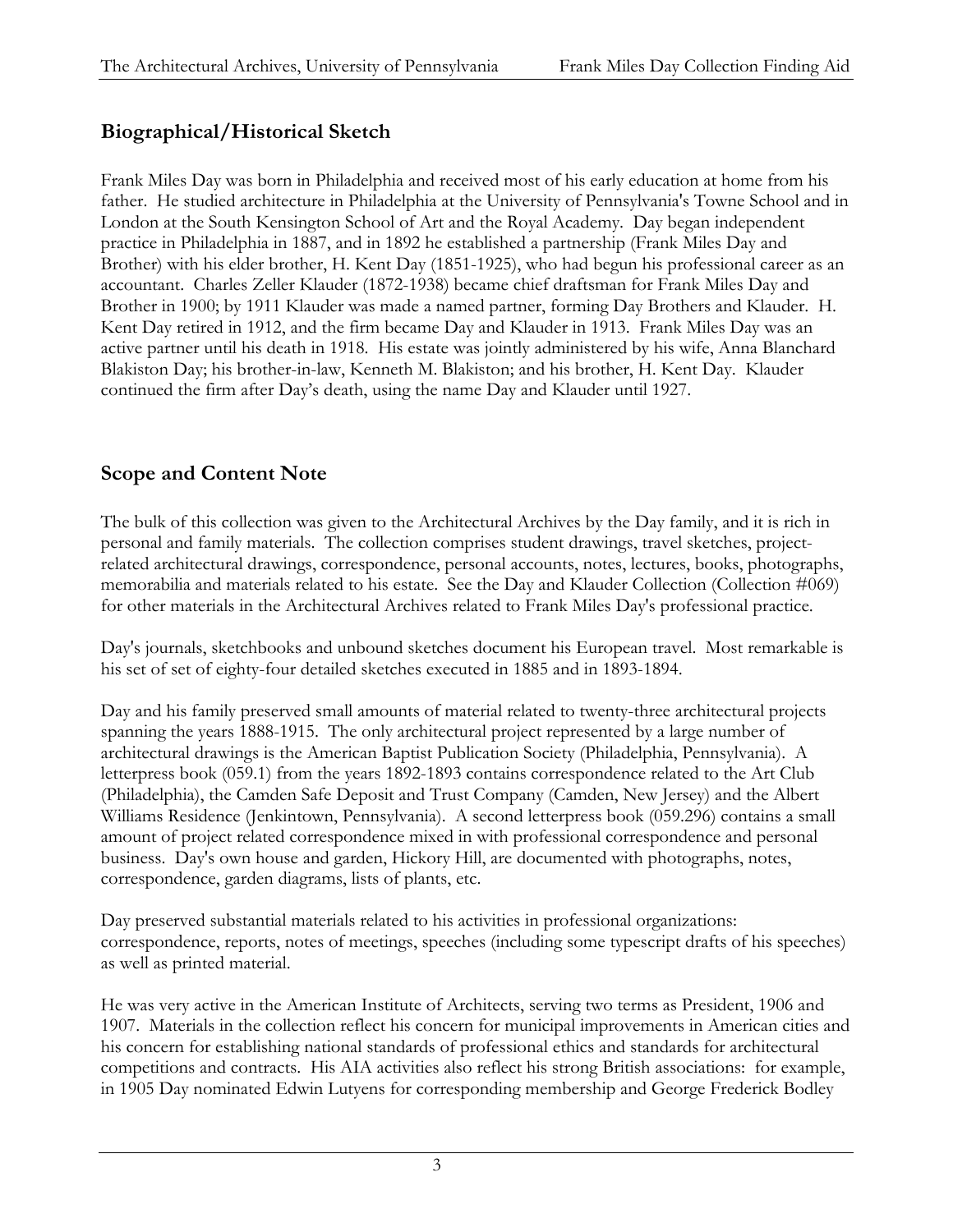for honorary membership. In 1906, he represented the AIA at the 7th International Congress of Architects in London. The collection contains its published "Programme, Abstracts of Papers" and "Summary of Proceedings" and some printed ephemera. Also found are correspondence, calling cards, invitations, and other materials in connection with the Congress, including correspondence with Lutyens and Sir Aston Webb. In 1907 in Washington, on the fiftieth anniversary of the founding of the AIA, Day presented to Sir Aston Webb the AIA's newly established medal for distinguished achievement. The collection contains a Tiffany silver plate presented to Day by Webb during his visit to the United States. Day was also active in the Philadelphia Chapter of the AIA and led the committee entrusted with the restoration of Congress Hall, 1912-1913. The collection contains photographs, clippings and writings by Day in connection with that project.

As a trustee of the American Academy in Rome during an important period of development and change, Day kept correspondence, minutes of the Trustees, minutes of the Executive Committee, financial statements, fundraising materials, published reports, etc. His papers are not complete, but they provide substantial insight into early difficulties of the Academy, the architects who guided its development and the deliberations which culminated in the its move from Villa Mirafiori to Villa Aurelia and its merger with the American School of Classical Studies in Rome. Eight photographs of Villa Mirafiori are also found among these papers, as are lists of students and materials related to the annual competitions. Also found are materials related to AAR competitions and some lists of students.

Filed with Day's professional activities are materials related to a number of architectural competitions. Day was a juror in the competition for the New York County Court House (1912-1913), and it is well documented. He was also a juror in the competition for the U.S. Post Office, New York, New York (1907-1908), but documentation for this competition is limited. Small amounts of material are found for other competitions (in which Day was not an active participant) including: Pan American Union (1907), Saint Louis Public Library (1907), Perry Memorial, Put-in Bay, Ohio (1912).

A letterpress book from the years 1913-1917 contains a mixture of professional correspondence and personal business matters arranged chronologically (beginning November 17, 1913). Day's official correspondence for the AIA and the American Academy in Rome continues in this volume. Day also corresponded with persons and institutions seeking his advice on proposed architectural projects and with other architects on matters of professional concern. Smaller amounts of correspondence are found between Day and clients and between Day and his own office staff when he was away from Philadelphia. The volume contains a few items to or from Charles Klauder. Items clearly related to Day & Klauder projects and items related to Day's house, Hickory Hill, are indexed in Appendix A. Items related to Day's consulting practice are not indexed unless the consultation led to an identified design project, built or unbuilt. The volume includes small amounts of consultation or competition correspondence related to the Detroit Public Library, Erie schools, Indianapolis Public Library, Detroit Art Museum, Cleveland Public Library, Harrisburg Academy, Hartford State House Restoration, McGill University and others. Of particular note among letters not indexed is a letter to accompany a parcel of "old papers" which Day gave to the national AIA related to "the expulsion of Addison Hutton from the Philadelphia Chapter [and] his reinstatement by the courts..." [059.296.274]. Also of architectural interest are Day's private comments on others: his description of William L. Price to Clipston Sturgis [059.296.237], his description of Samuel Yellin to George D. Seymour [059.296.259] and his confidential professional advice to McGill University about Ralph Adams Cram, R. Clipston Sturgis, Bertram B. Goodhue, Cass Gilbert, Burt L. Fenner, Milton B. Medary, and J. Lawrence Mauran [059.296.401]. Of historical interest is Day's 1916 letter to President Woodrow Wilson urging United States action against Germany [059.296.461]. Also found is a letter to Agnes Repplier [059.296.345].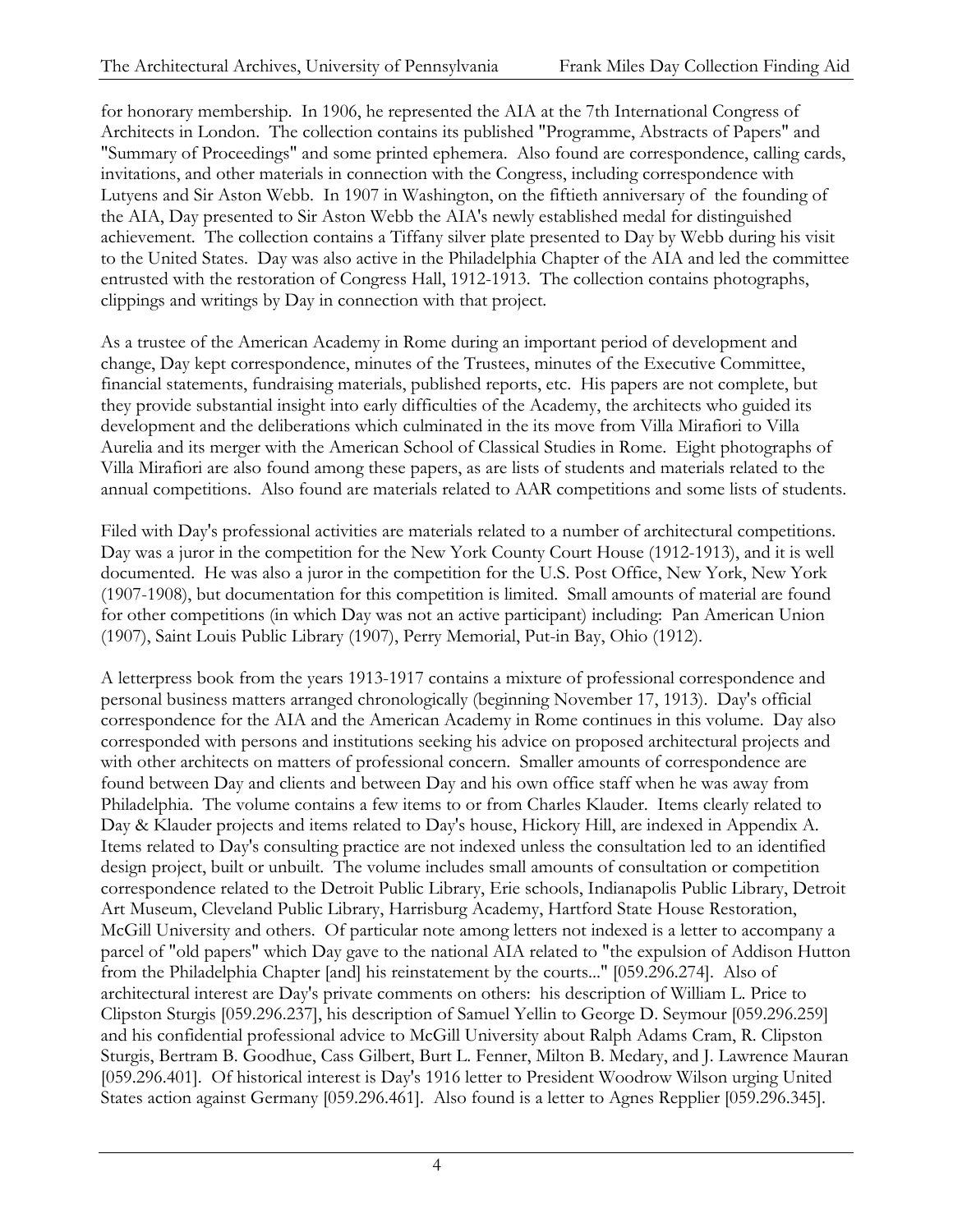Other personal and family materials include: photographs of Frank Miles Day and a few presumed to be of his wife Anna Blanchard Blakiston Day; miscellaneous materials from Frank Miles Day's childhood and education; and Anna Day's subscription copy of *The Holy Experiment* by the artist Violet Oakley, who had been a close personal friend of Frank Miles Day. The collection contains little material directly related to Anna Day. For her archives, see Day, Anna Blanchard Blakiston, *Papers, 1905-1961*, at the Historical Society of Pennsylvania. Reference photographs of early Philadelphia architecture include St. Peter's Church, Christ Church Grave Yard and Wyck.

Records of the Estate of Frank Miles Day include legal documents, accounts and correspondence of the executors, Kenneth Blakiston, H. Kent Day and Anna Day. Some financial and legal materials related to Day's architectural practice and his partnership with Charles Z. Klauder are found mixed with personal financial and legal materials.

Researchers interested in the work of Edgar V. Seeler, Arthur Byne, or Vernon Howe Bailey will find three fine renderings of buildings designed by Day (transferred from the Graduate School of Fine Art). The drawing delineated by Seeler is a remarkable 79" x 67" presentation rendering of Day's design for Horticultural Hall.

Researchers interested in the architecture and/or the history of Chestnut Hill Academy will find printed materials donated by the school containing not only images of Day's gymnasium building but also other images and information on the buildings, grounds and history of the school.

In preparing this finding aid, staff of the Architectural Archives have relied heavily on Patricia Heintzelman Keebler, "The Life and Work of Frank Miles Day," Ph.D. dissertation, University of Delaware, 1980.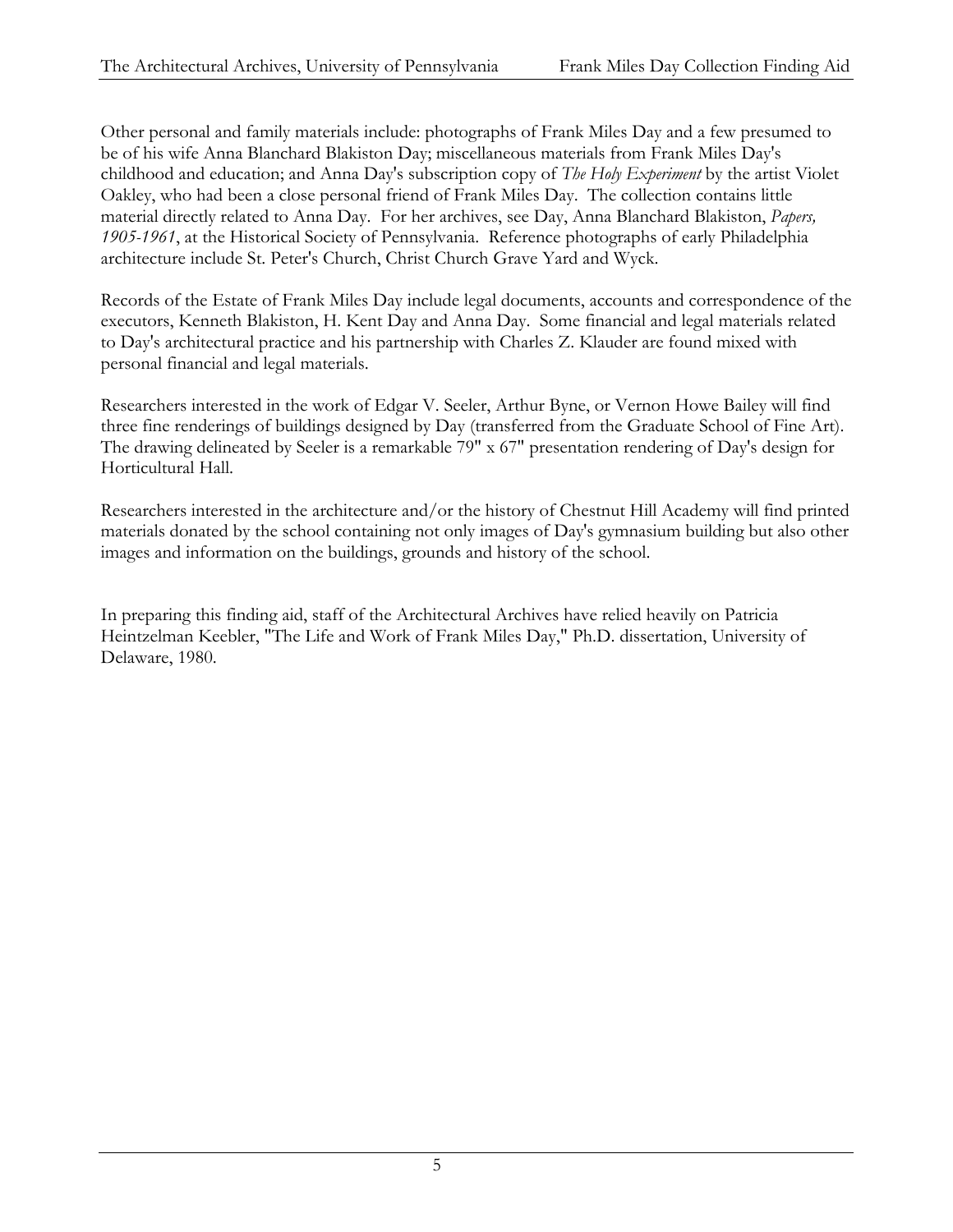# **Series Overview**

- I. Architectural Records
	- A. Project Files
		- 1. Project Correspondence
		- 2. Clippings and printed materials
	- B. Project Photographs
	- C. Architectural Drawings
- II. Personal Papers
	- A. Academic and Travel, 1880-1913
		- 1. Large materials
		- 2. Journals and sketchbooks
		- 3. Other travel materials
	- B. Professional Activities
		- 1. Lectures, Articles and Notes
		- 2. Professional Associations
			- a. 7th International Congress of Architects, July 1906
			- b. American Academy in Rome
			- c. American Institute of Architects
		- 3. Competitions
	- C. Published materials owned/kept by Frank Miles Day.
		- 1. Reports, Brochures, Clippings
		- 2. Books
	- D. Frank Miles Day Biographical Materials
		- 1. Personal materials
		- 2. Estate of Frank Miles Day
- III. Additional Acquisitions
	- A. Gift of Frances Lukens Hays, 1992
		- 1. Travel Sketches, 1885-1894
		- 2. Sketchbooks
		- 3. Additional Materials
	- B. Gift of Frances Lukens Hays, 1994
	- C. University Transfer from Graduate School of Fine Arts
	- D. Gift of Mr. and Mrs. Stanley Myers
	- E. Gift of Chestnut Hill Academy, 1998
	- F. Gift of Frances Lukens Hays, 1998
	- G. Internal Transfer

A complete index to Day's professional architectural projects in this collection is found in Appendix A.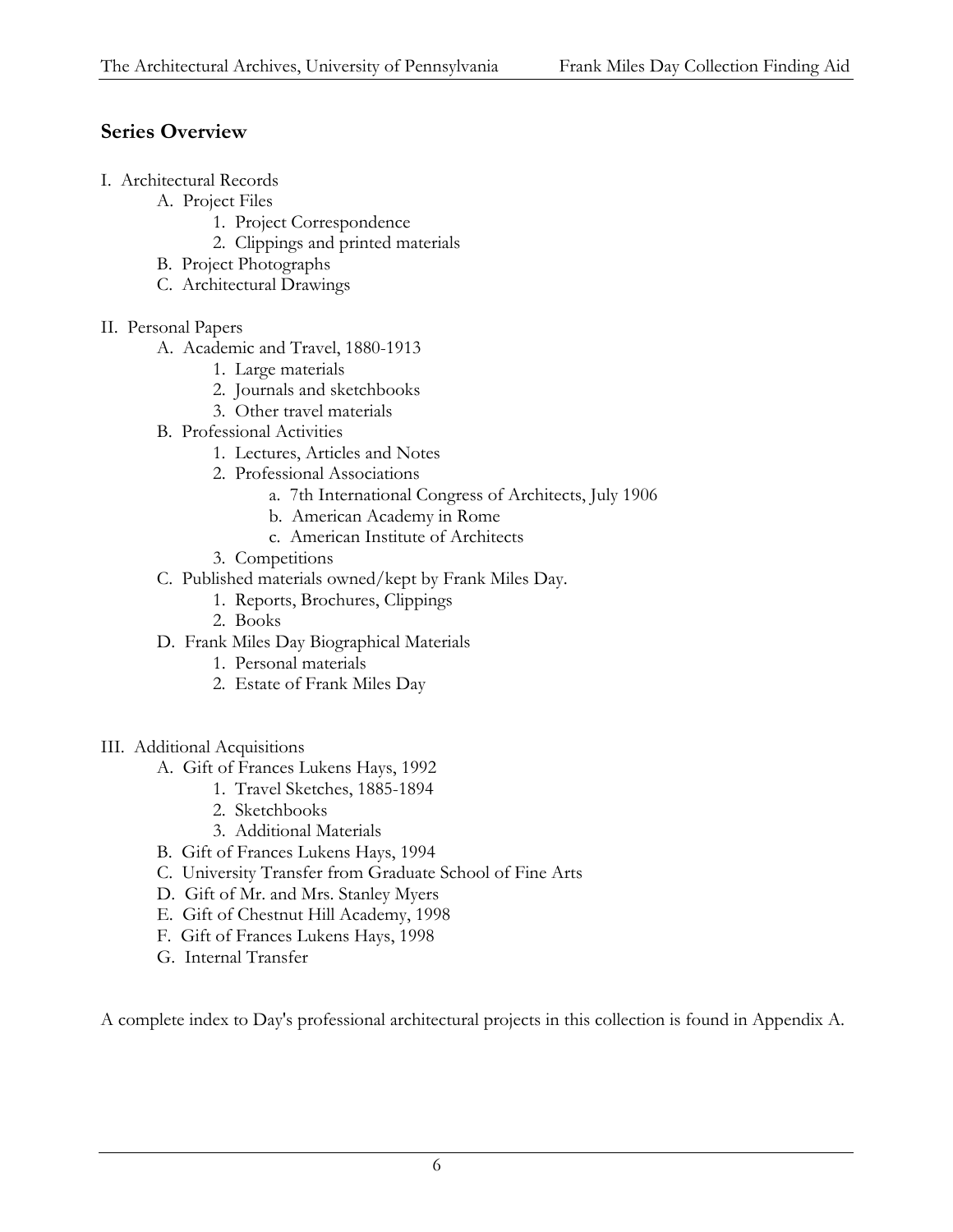# **Access Points for Indexing**

Day, Frank Miles, 1861-1918. Day, Anna Blanchard Blakiston, 1868-1952. Day, H. Kent, 1851-1925. Blakiston, Kenneth M. Klauder, Charles Z. (Charles Zeller), 1872-1938. Frank Miles Day & Brother. Day and Klauder. University of Pennsylvania. Dept. of Architecture--History--Sources. University of Pennsylvania. Graduate School of Fine Arts--History--Sources. American Institute of Architects--History--20th century--Sources. American Academy in Rome--History--20th century--Sources. International Congress of Architects, (7th : 1906 : London, England) Architects--Archives. Architectural design--History--19th century--Sources. Architectural design--History--20th century--Sources. Architectural drawing--United States. Architecture, Modern--19th century--United States--Designs and plans. Architecture, Modern--20th century--United States--Designs and plans. Philadelphia (Pa.)--Buildings, structures, etc--History--Sources. Oakley, Violet, 1874- -- Holy Experiment. Seeler, Edgar V., (Edgar Viguers), 1867-1929, delineator. Byne, Arthur, 1883-1935. Bailey, Vernon Howe, 1874-1953. Genre: Architectural drawings--American. Photographs. Travel sketches. Student drawings.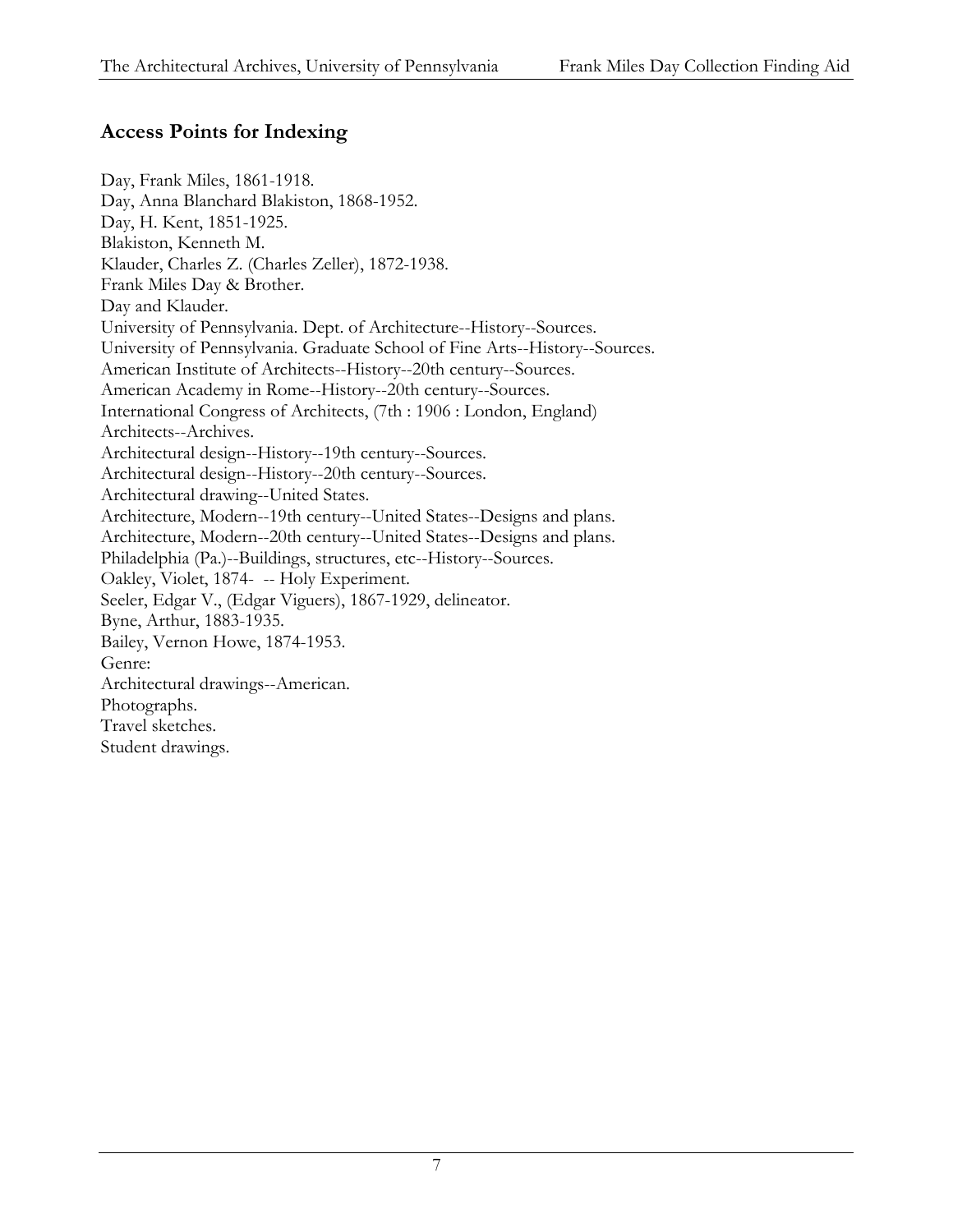# **Administrative Information**

Restrictions on access: This collection is available for research by appointment only.

Preferred citation: Frank Miles Day Collection, The Architectural Archives, University of Pennsylvania.

Acquisition: Initial Gift: Frances Lukens Hays, Anne Lukens Saunders, and Alan Wood Lukens 1965. Additional materials gift: Frances Lukens Hays, 1992, 1994. Additional materials gift: Mr. and Mrs. Stanley Myers, 1995. Additional materials gift: Chestnut Hill Academy, 1998. Additional materials internal transfer: Graduate School of Fine Arts.

Processing: The collection was processed and the finding aid prepared by William Whitaker, Emily Cooperman, Laura Stroffolino and Nancy Thorne, with the research assistance of Andrew Coldren, Jennifer Webb, Charles Thorne, Matthew Pisarski and Bradley Roeder. Work was substantially completed in 2001, with additions and corrections in 2002.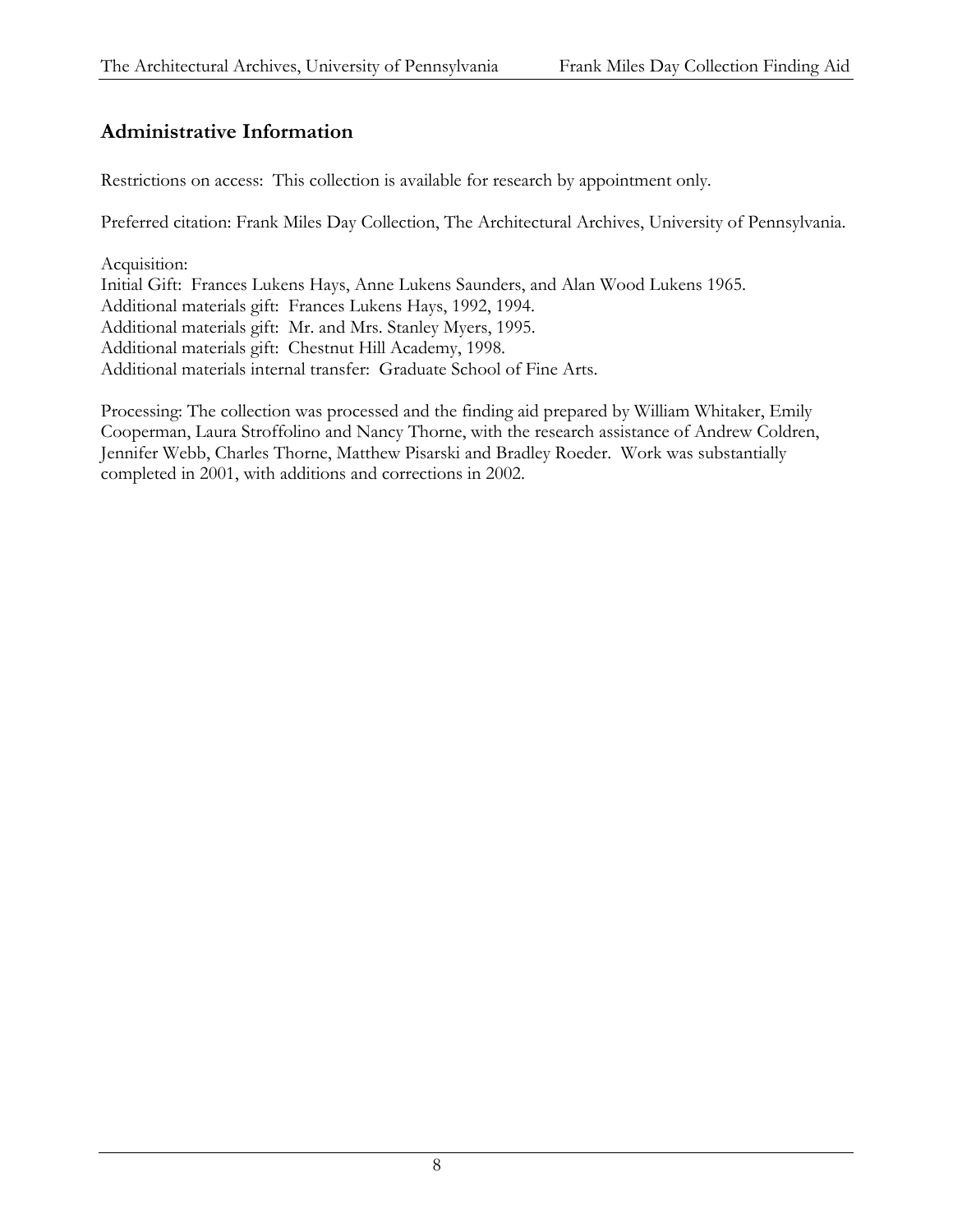# **Container list**

#### **Series I. Architectural Records.**

#### **A. Project Files**

Call# Descriptive Title

#### **1. Project Correspondence.**

059.1 Letterpress book 1892-1893. Includes Art Club, Williams House, Camden Bank.

#### **2. Clippings and printed materials**

| 059.2  | The Art Club, 10 clippings, 3 brochures                                 |
|--------|-------------------------------------------------------------------------|
| 059.3  | Bergner House, 2 clippings                                              |
| 059.4  | Congress Hall Restoration, 11 clippings                                 |
| 059.5  | Congress Hall Restoration, printed material related to opening, 4 items |
| 059.6  | Cummings House, 1 clipping                                              |
| 059.7  | Horticultural Hall, 3 clippings (2 are photocopies only)                |
| 059.8  | Municipal Hospital, District of Columbia, 3 clippings                   |
| 059.9  | Newbold House, 1 clipping                                               |
| 059.10 | Pair of Houses on Locust Street, 1 clipping                             |
| 059.11 | Platt House, 1 clipping                                                 |
|        |                                                                         |

#### **B. Project Photographs**

Extent: 63 photoprints.

| 059.12 | American Baptist Publication Society, 2 photoprints. Includes 1 by         |
|--------|----------------------------------------------------------------------------|
|        | James L. Dillon, photographer.                                             |
| 059.13 | The Art Club, 1 photoprint, James L. Dillon, photographer.                 |
| 059.14 | Bergner House, 8 photoprints                                               |
| 059.15 | Congress Hall Restoration, 22 photoprints, Philip B. Wallace, photographer |
| 059.16 | Cummings House, 2 photoprints                                              |
| 059.17 | Horticultural Hall, 7 photoprints                                          |
| 059.18 | Newbold House, 19 photoprints                                              |
| 059.19 | Shops at 11th and Arch, 1 photoprint                                       |
| 059.20 | Unidentified House, 1 photoprint                                           |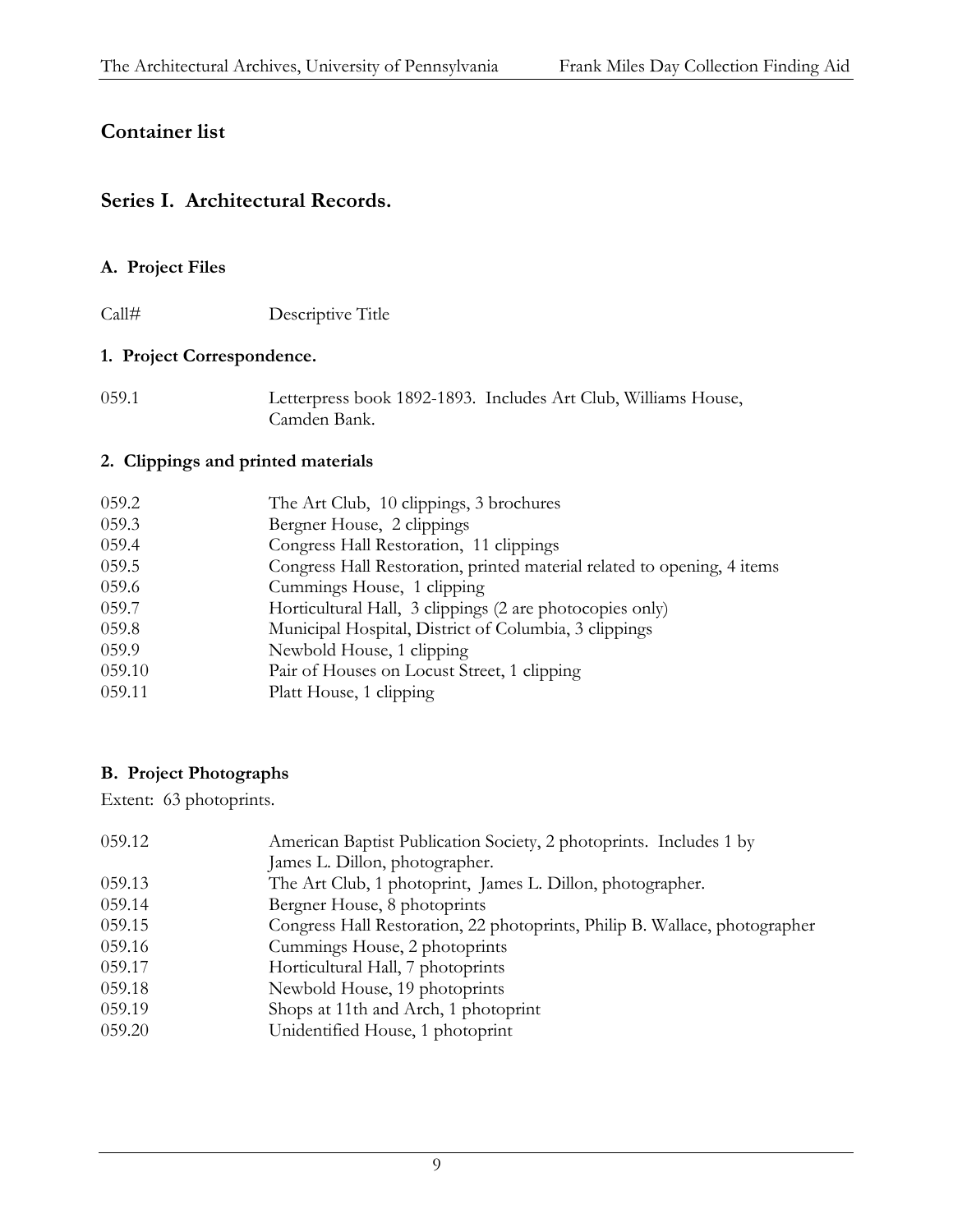#### **C. Architectural Drawings.**

Extent: 111 project architectural drawings (96 originals, 15 prints)

| Call#  | Descriptive Title                                             |
|--------|---------------------------------------------------------------|
| 059.21 | Proposed Church of the Epiphany, Germantown,                  |
|        | 2 architectural drawings (originals)                          |
| 059.22 | American Baptist Publication Society (1-137 incomplete)       |
|        | 59 architectural drawings (58 originals, 1 print)             |
| 059.23 | American Baptist Publication Society (200-443 incomplete)     |
|        | 32 architectural drawings (originals)                         |
| 059.24 | American Baptist Publication Society. blueprints,             |
|        | 11 architectural drawings (prints)                            |
| 059.25 | House Additions and Alterations for the Misses Blakiston,     |
|        | 1 architectural drawing (print)                               |
| 059.26 | Memorial Tomb for Charles and Anna Day,                       |
|        | 5 architectural drawings (4 originals, 1 print)               |
| 059.27 | Princeton University Freshman Dormitories and Memorial Tower, |
|        | 1 architectural drawing (print)                               |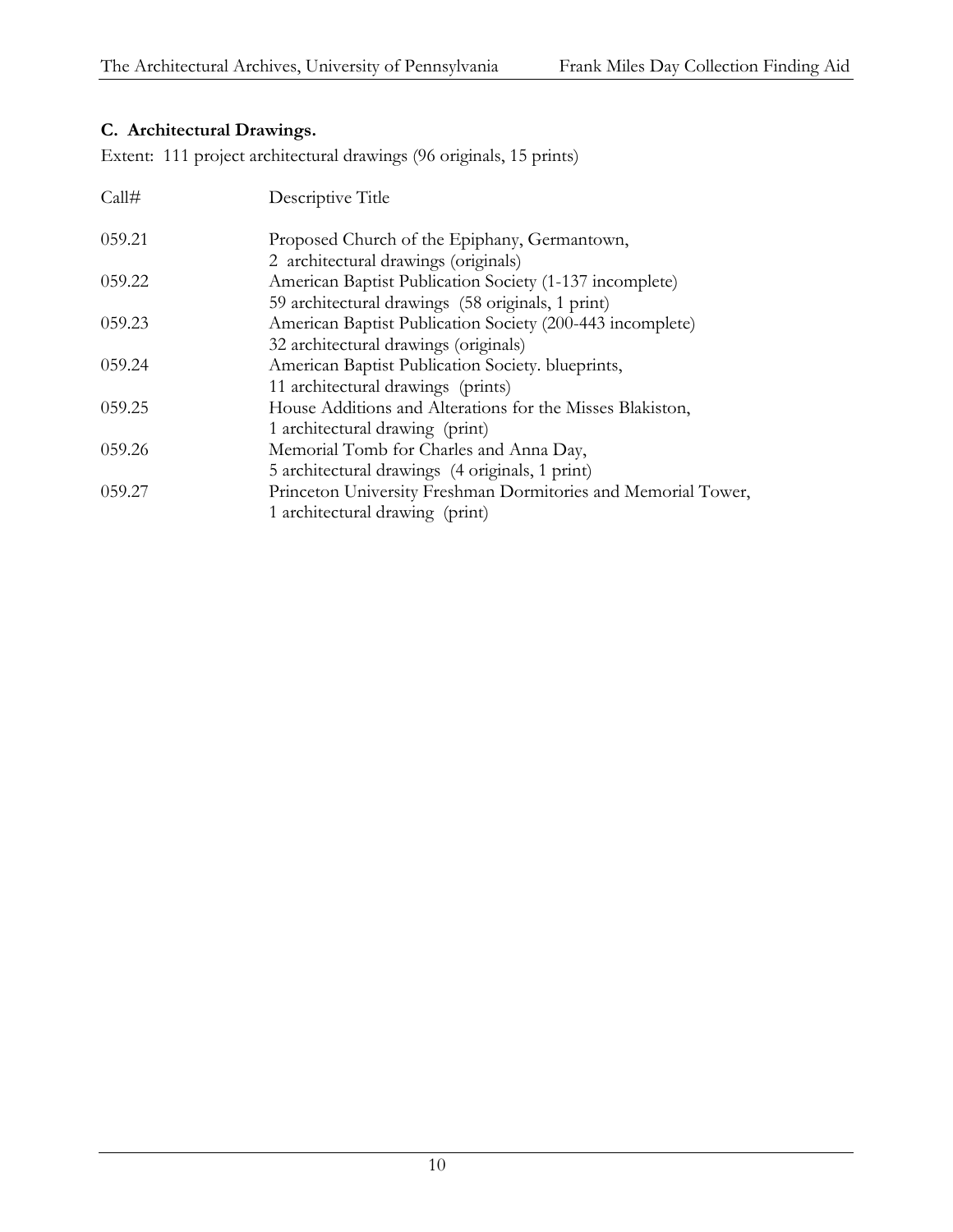# **Series II. Personal Papers**

#### **A. Academic and Travel 1880-1913**

#### **1. Large materials**

Extent: 29 student architectural drawings (originals), 34 rubbings, 11 certificates.

| Call#  | Descriptive Title                                        |
|--------|----------------------------------------------------------|
| 059.28 | Diplomas and Honors 1890-1913, 11 items                  |
| 059.29 | Student drawings, 14 architectural drawings (originals)  |
| 059.30 | Measured drawings, 10 architectural drawings (originals) |
| 059.31 | Student renderings, 5 architectural drawings (originals) |
| 059.32 | Rubbings 34 originals                                    |

#### **2. Journals and sketchbooks**

Extent: 2 journals, 15 sketchbooks, 22 sketches.

| Call#  | Descriptive Title                                                                |
|--------|----------------------------------------------------------------------------------|
| 059.33 | 1 journal, 113 leaves, $8''$ x 6 $1/2''$ , January 1880 to September 1880.       |
|        | Includes: Lecture notes, travel information.                                     |
| 059.34 | 1 student notebook, 185 leaves, 8" x 6 1/2". Circa. 1880-81.                     |
|        | Includes: Notes for lecture on crystallography.                                  |
| 059.35 | 1 student sketchbook, 137 leaves and 1 loose leaf laid in, 9" x 7", Circa. 1883. |
|        | Includes: Studies of architectural ornamentation and notations.                  |
| 059.36 | 1 student sketchbook, 100 leaves, 9" x 7", ca. 1883.                             |
|        | Includes: Cremona, Modena, Verona, Catania, Bergamo, Vercelli,                   |
|        | Santiago de Compostela, Pavia, Pisa, Almenno, Rheims, Paris, Laon,               |
|        | Amiens, Gloucester, Florence (copies from textual sources.) Includes notes.      |
| 059.37 | number not assigned                                                              |
| 059.38 | 1 student sketchbook, 36 leaves, 7 1/2" x 10 1/2", March 1884 to May 1884.       |
|        | Includes: Rouen, Chichester, Boxgrove, Shoreham, Charing.                        |
| 059.39 | 1 student sketchbook, 30 leaves, 9 1/2" x 7 1/2", May 1884.                      |
|        | Includes: Architectural renderings.                                              |
| 059.40 | 1 student sketchbook, 30 leaves, 9 1/2" x 7 1/2", June 1884 to August 1884.      |
|        | Includes: London, Winchester, Romsey, Salisbury, Wells.                          |
| 059.41 | 1 student sketchbook, 33 leaves, 9 1/2" x 7 1/2", August and September 1884.     |
|        | Includes: Glastonbury, Wells, Bristol, Gloucester, Oxford, Cambridge, Saffron    |
|        | Walden.                                                                          |
| 059.42 | 1 sketchbook, 48 leaves, 4 $1/2$ " x 7", June 1884 to August 1884.               |
|        | Includes: Pierrefonds, Paris, St. Denis, Beauvais, Amiens, Westminster,          |
|        | Canterbury, Ashford, Leeds, Hollingbourne, Stonehenge, Salisbury, Wells,         |
|        | Bristol.                                                                         |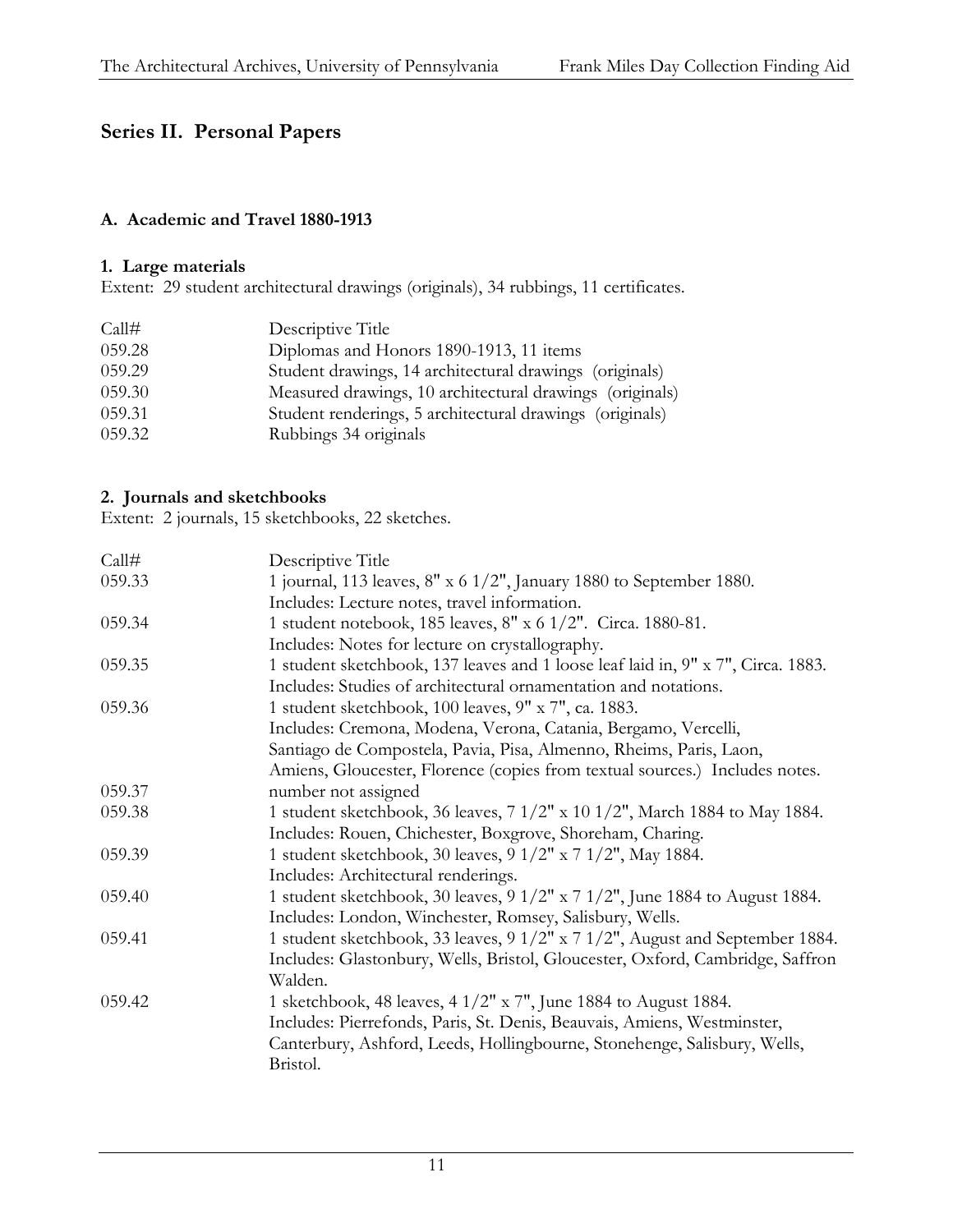| Call#  | Descriptive Title                                                                                                                                                                                                                            |
|--------|----------------------------------------------------------------------------------------------------------------------------------------------------------------------------------------------------------------------------------------------|
| 059.43 | 1 sketchbook, 48 leaves, 4 1/2" x 7" September 1884 to November 1884.<br>Includes: Cambridge, Orton, Longueville, Thorpe, Lyme Regis, Norwich,<br>London, Canterbury, Charing, Rochester, Paris.                                             |
| 059.44 | 1 sketchbook, 44 leaves, 4 1/4" x 6 1/2", April 1885 to June 1885.                                                                                                                                                                           |
| 059.45 | Includes: Charing, Lyons, Genoa, Pisa, Lucca, Siena, Orvieto, Florence.<br>1 sketchbook, 44 leaves, 4 1/4" x 6 1/2", June 1885 to July 1885.<br>Includes: Fiesole, Pistoia, Bologna, Ravenna, Ferrara, Parma, Milan, Pavia,                  |
| 059.46 | Bergamo, Lugano, Brescia, Venice.<br>1 sketchbook, 44 leaves, 4" x 6 1/2", August 1885.                                                                                                                                                      |
|        | Includes: Regensburg and Nürnberg.                                                                                                                                                                                                           |
| 059.47 | 1 sketchbook, 44 leaves, 4" x 6 1/2", August 1885 to September 1885.                                                                                                                                                                         |
|        | Includes: Nürnberg, Rothenburg, Würzburg, Heidelberg, Frankfurt, Mainz.                                                                                                                                                                      |
| 059.48 | 1 sketchbook, 44 leaves, 4" x 6 1/2", September 1885 to October 1885.<br>Includes: Bacharach, Lorch, Ober Wesel, "Zur Golden Sonne," Boppard,<br>Andernach, Cobern am Mosel, Schloss Eltz, Cochem Moselle, Bruttig Moselle,                  |
| 059.49 | Trèves, Chalons-sur-Marne, Beaugency, Blois, Chambord.<br>1 journal, 89 leaves and 2 loose leaves, 7 3/4" x 6 1/2", April 25th 1885 to<br>October 15th, 1885.<br>Includes: Written narration of travel represented by sketchbooks from 1885. |
| 059.50 | # not assigned.                                                                                                                                                                                                                              |
| 059.51 | # not assigned.                                                                                                                                                                                                                              |
| 059.52 | Loose Sketches. 1884. 22 items.                                                                                                                                                                                                              |
|        | Includes: Torcello, assorted architectural renderings.                                                                                                                                                                                       |
| 059.53 | 1 sketchbook, 51 leaves, 4 1/2" x 7 1/4", April 1910 to September 1913.<br>Includes: Portugal, Gibraltar, Ravello, San Gimignano, Florence, Assisi, Rome,<br>Naples, Rosslyn, Lindisfarne, Oxford, Canterbury.                               |

#### **3. Other travel materials**

| 059.54  | Guidebook- National Art Library, 1883. 1 item.                 |
|---------|----------------------------------------------------------------|
| 059.55  | Guidebook-South Kensington Museum, 1884. 1 item.               |
| 059.56  | Guidebook-Tintern Abbey, circa. 1884. 1 item.                  |
| 059.57  | Guidebook-Tewkesbury Abbey, circa. 1884. 1 item.               |
| 059.58  | Guidebook-Hampton Court Palace, circa. 1884. 1 item.           |
| 059.59  | Guidebook- Glastonbury, circa. 1884. 1 item.                   |
| 059.60  | Guidebook- Peterborough, circa. 1884. 1 item                   |
| 059.61  | Guidebook- Cambridge, circa. 1884. 1 item.                     |
| 059.62  | Guidebook-Battle Abbey, circa. 1884. 1 item.                   |
| 059.63  | Guidebook- Gloucester Cathedral, circa. 1884. 1 item.          |
| 059.64  | Cards of admission, 1892 to 1894. 12 items.                    |
| 059.65  | Trade catalogues and dealer materials, 1890 to 1904. 11 items. |
| 059.66  | List of Spanish photographs from A. C. Munoz, n.d. 2 items.    |
| 050.66a | Miscellaneous travel related materials, 1880-1894. 7 items     |
|         |                                                                |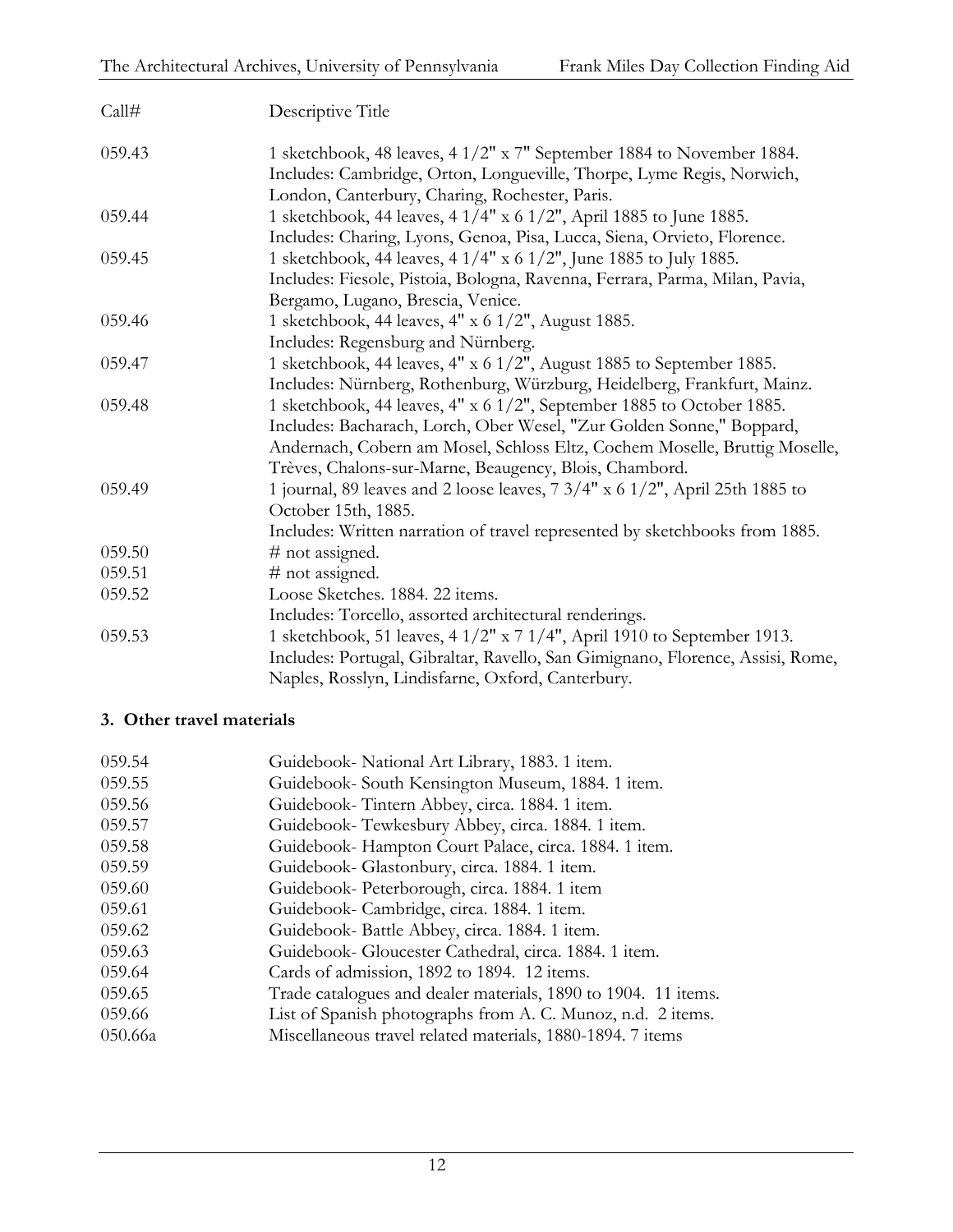#### **B. Professional Activities.**

#### **1. Lectures, Articles and Notes.**

| Call#         | Descriptive Title                                                              |
|---------------|--------------------------------------------------------------------------------|
| 059.67        | "Greek and Roman Architecture," Association Hall, October-December, 1891       |
| 059.68        | "Traveling for Architectural Study," AIA Convention, 1894                      |
| 059.69        | "Mosaic as an Art accessory to Architecture: Its History and Technique," 1895  |
| 059.70        | "Sicilian Villages and Temples," Science and Art Club of Germantown,           |
|               | January 14, 1895                                                               |
| 059.71        | "A Course of Lectures on Greek Architecture - Free Library of Philadelphia,"   |
|               | April 19, April 26, and May 3, 1899                                            |
| 059.72-059.76 | "Architecture of Italian Renaissance," at Pennsylvania Academy                 |
|               | of Fine Arts, 1902 (5 folders)                                                 |
| 059.77        | "Architecture of the Italian Renaissance," Series II, n.d.                     |
| 059.78        | "Importance of School Architecture as a Branch of Monumental Art,"             |
|               | Contemporary Club, ca. 1903                                                    |
| 059.79-059.81 | Perspective Classes, Pennsylvania Academy of Fine Arts, 1903-1915              |
| 059.82        | "History of Domestic Architecture in England," Harvard, November 16, 1906      |
| 059.83        | "Civic Improvement," Trowbridge Lecture Series, 1907                           |
| 059.84        | "The Movement Toward Civic Beauty," State Federation of Women's Clubs,         |
|               | Devon, Pennsylvania, October 30, 1907                                          |
| 059.85        | "Presidential Address," 41st AIA Convention (Chicago), November 16, 1907       |
| 059.86        | City planning, 1908                                                            |
| 059.87        | City planning                                                                  |
| 059.88        | "William Claflin Estate," 1908                                                 |
| 059.89        | The Art Commission of the City of New York, 1909                               |
| 059.90        | "Use of parks and other open public spaces as sites for buildings," 3rd Annual |
|               | Conference on City Planning, Philadelphia, May 15, 1911                        |
| 059.91        | "American Academy in Rome," ca. 1911                                           |
| 059.92        | "Three lectures upon the Planning and Construction of                          |
|               | Hospitals," Harvard University, April 25, May 2, May 9, 1912                   |
| 059.93        | "An Address upon the Occasion of the Reopening of Congress Hall after          |
|               | its Restoration," October 25, 1913                                             |
| 059.94        | "The Restoration of Congress Hall, Philadelphia, Pa.," ca. 1913                |
| 059.95        | "Finds at Congress Hall, Philadelphia," by E. H. Yardley, typescript, ca. 1913 |
| 059.96        | "The Restoration of Congress Hall, Philadelphia," for T-Square Catalog, 1914   |
| 059.97        | "Roman Architecture," n.d.                                                     |
| 059.98        | Roman Architecture I, n.d.                                                     |
| 059.99        | Roman Architecture II, n.d.                                                    |
| 059.100       | Pompeii, n.d.                                                                  |
| 059.101       | "Greek Architecture and Sculpture," n.d.                                       |
| 059.102       | "Italian Gardens," Germantown Horticultural Society, n.d.                      |
| 059.103       | "Modern Domestic Architecture in England," n.d.                                |
| 059.104       | "The Architecture of Germantown"                                               |
| 059.105       | "Planning and Arrangement of an Association Building," n.d.                    |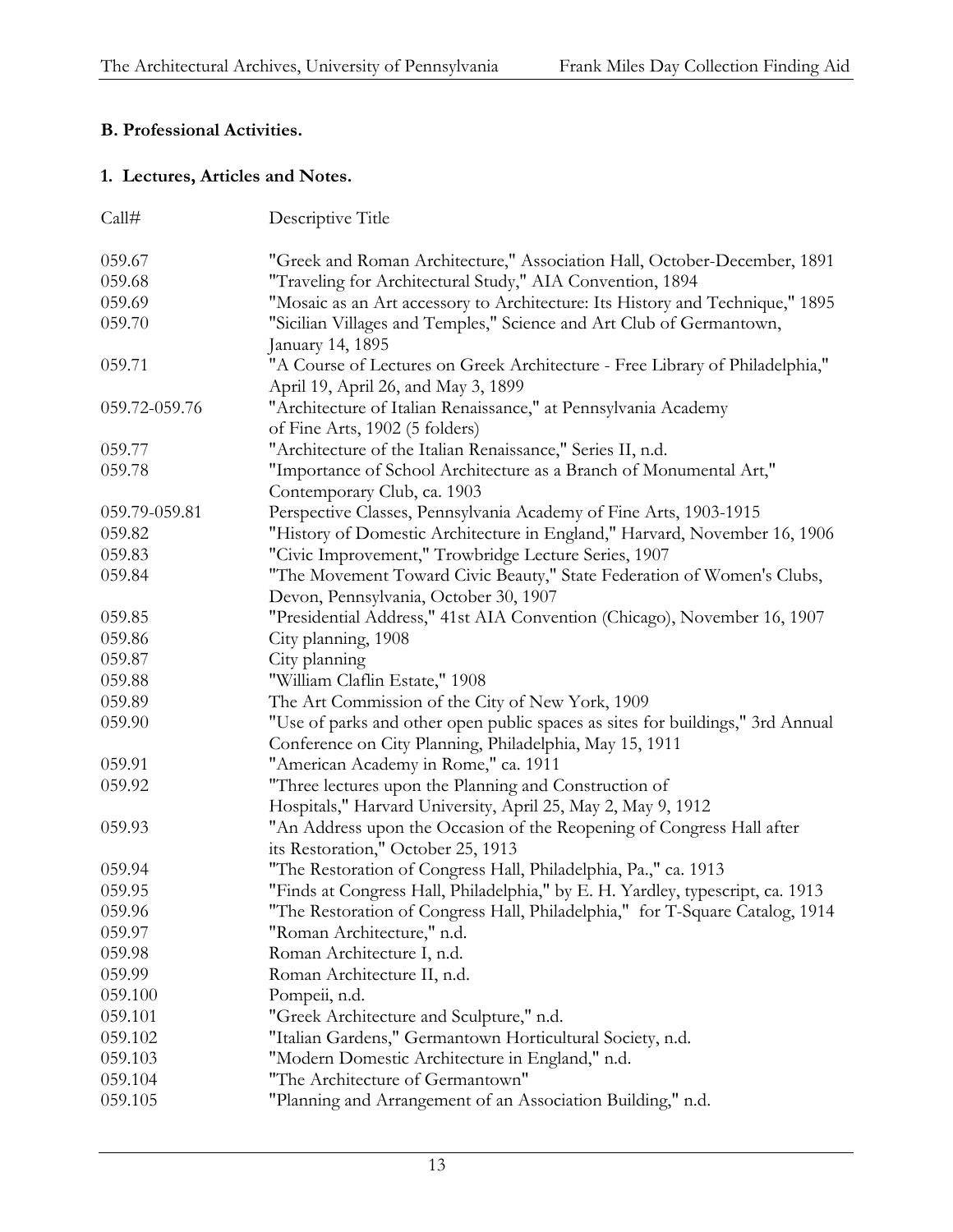Call# Descriptive Title

| 059.106 | "Monumental Brasses"                        |
|---------|---------------------------------------------|
| 059.107 | "On Lettering," n.d.                        |
| 059.108 | "Elements of Composition in Gymnasia," n.d. |
| 059.109 | "Map of Europe," notes, n.d.                |
| 059.110 | Unsorted lecture notes                      |

#### **2. Professional Associations.**

# **a. 7th International Congress of Architects, July 1906**

| Call#            | Descriptive Title                                                     |
|------------------|-----------------------------------------------------------------------|
| 059.111          | Meeting documents and small programs                                  |
| 059.112          | Programme, Catalogue of Exhibition, Abstracts of Papers,              |
|                  | Summary of Proceedings                                                |
| 059.113.1-059.18 | Correspondence 1906, 18 items                                         |
|                  | Glenn Brown, Owen Fleming, Edw. A. Abbey, The Athenaeum, Marian Webb, |
|                  | E. Guy Dawber, Robt. Weir Schultz, Detmar Blow, Walter Millard,       |
|                  | E. L. Lutyens, W. A. Boyd, W. D. Caroe. Hans Wright, Gaston Trélat,   |
|                  | Sir Aston Webb, John Belcher.                                         |
| 059.114          | Miscellaneous invitations and calling cards                           |
| 059.115          | Travel-related materials                                              |
| 059.116-059.123  | numbers not assigned                                                  |

#### **b. American Academy in Rome**

| Call#           | Descriptive Title                                                       |
|-----------------|-------------------------------------------------------------------------|
| 059.124-059.126 | Correspondence 1907, 3 items                                            |
| 059.127-059.134 | Correspondence 1908, 8 items                                            |
| 059.135-059.171 | Correspondence 1909, 37 items                                           |
| 059.172-059.173 | Correspondence 1910, 2 items                                            |
| 059.174         | Correspondence 1911, 1 item                                             |
| 059.175         | Correspondence envelopes, 4 items                                       |
| 059.176         | Report of the Director to the Board of Trustees, 10 Oct 1908            |
| 059.177         | Report of E. H. Blashfield, 20 Nov 1909                                 |
| 059.178         | Confidential report of F. D. Millet to the Trustees, 22 Nov 1909        |
| 059.179         | Report of the Executive Committee to the Board of Trustees, 1 Feb 1909  |
| 059.180         | Annual Meeting of the Trustees, Minutes, 9 Feb 1909                     |
| 059.181         | Annual Meeting of the Trustees, Minutes, 11 Feb 1911                    |
| 059.182         | Report of the Executive Committee to the Board of Trustees, 11 Feb 1913 |
| 059.183         | American Academy in Rome, Annual Report for the Year Ending             |
|                 | February 11, 1913                                                       |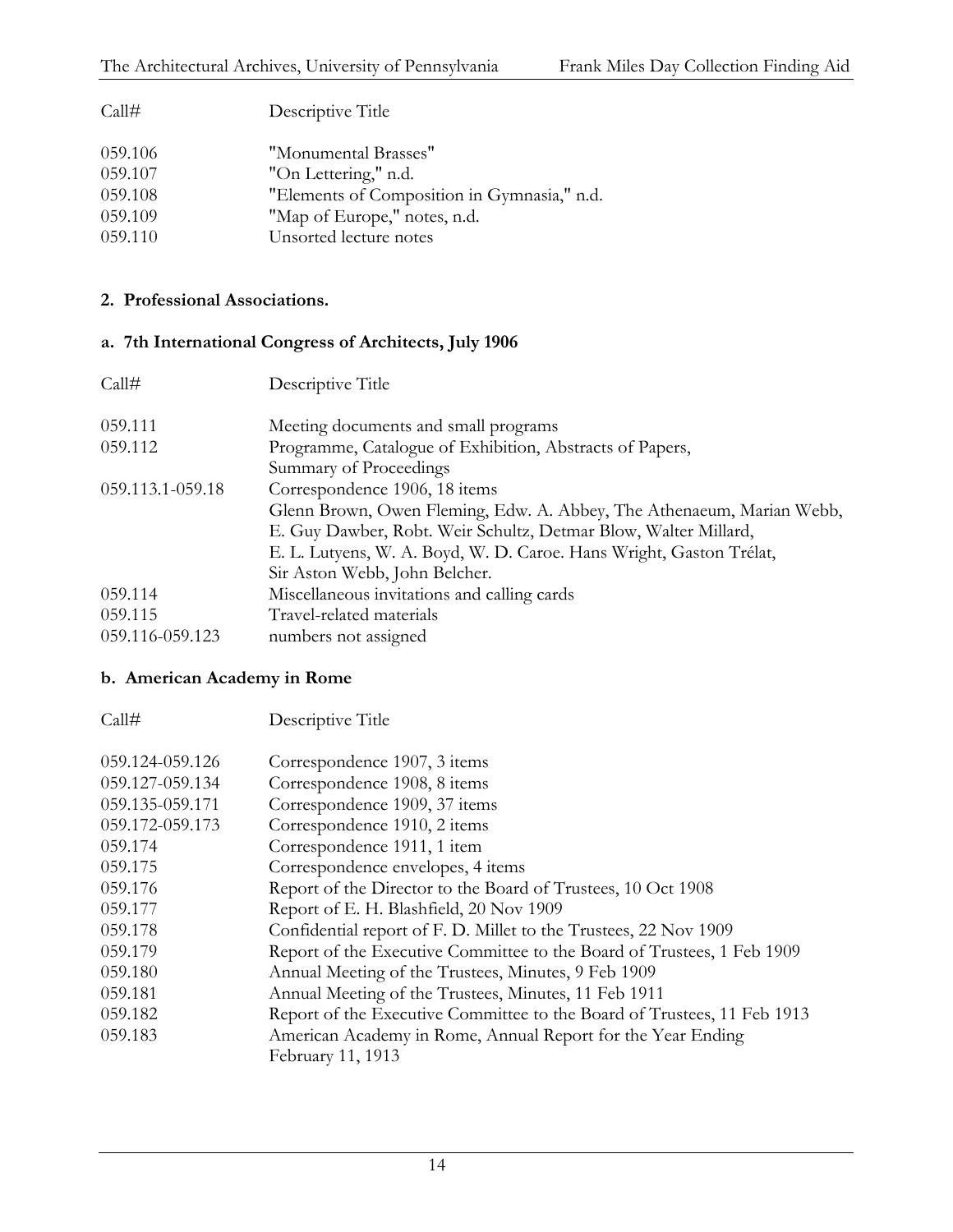| Call#           | Descriptive Title                                                                                                                   |
|-----------------|-------------------------------------------------------------------------------------------------------------------------------------|
| 059.184-059.185 | Executive Committee minutes 1907, 2 items                                                                                           |
| 059.186-059.187 | Executive Committee minutes 1908, 2 items                                                                                           |
| 059.188-059.192 | Executive Committee minutes 1909, 5 items                                                                                           |
| 059.193-059.194 | Executive Committee minutes 1910, 2 items                                                                                           |
| 059.195         | Executive Committee minutes 1911, 1 item                                                                                            |
| 059.196         | Executive Committee minutes 1916, 1 item                                                                                            |
| 059.197         | Financial statement, 30 Sept 1908                                                                                                   |
| 059.198         | Estimate of Expenses to 30 Sept 1909                                                                                                |
| 059.199         | Budget for Oct 1, 1908-Sept 30, 1909                                                                                                |
| 059.200         | Explanation of financial statement, 26 Feb 1909                                                                                     |
| 059.201         | Fundraising 1909-1914, 4 items                                                                                                      |
| 059.202         | Catalogue of the First Annual Exhibition of the American Academy in Rome. 1897,<br>2 items                                          |
| 059.203         | Officers, Acts of Incorporation, By Laws, 1905, 1907, 1909, 1911, 1913,<br>10 items                                                 |
| 059.204         | Prospectus, 1900, 1910, 1915-1917, 11 items                                                                                         |
| 059.205         | The American Academy in Rome 1894-1914. 1914                                                                                        |
| 059.206         | <b>AAR</b> Competitions 1909                                                                                                        |
| 059.207         | <b>AAR</b> Competitions 1911                                                                                                        |
| 059.208         | Lists of students 1909, 1910                                                                                                        |
| 059.209         | Villa Mirafiori, 1908, 8 photoprints                                                                                                |
| 059.210         | American School of Classical Studies in Rome:                                                                                       |
|                 | Annual Report 1908-1910, Prospectus 1910.                                                                                           |
| 059.211         | The American Academy in Rome and the American School of Classical Studies<br>in Rome, Proposed Consolidation Agreement, 21 Jan 1911 |
| 059.212         | American Academy in Rome, Proposed Amendments to the By-laws,                                                                       |
|                 | 14 Feb. 1911                                                                                                                        |
| 059.213         | News release                                                                                                                        |
| 059.214         | Document related to merger                                                                                                          |
| 059.215         | Regulations of the Academy of France in Rome                                                                                        |
| 059.216         | Regulations for the "Grands Prix de Rome"                                                                                           |
| 059.217         | "American Academy in Rome" AIA Quarterly XII, 4 (1912)                                                                              |
| 059.218         | American Federation of Arts, Francis Davis Millet Memorial Meeting, 1912                                                            |
| 059.219         | # not assigned.                                                                                                                     |
| 059.220         | <b>AAR</b> Clippings                                                                                                                |
| 059.221         | Miscellaneous items                                                                                                                 |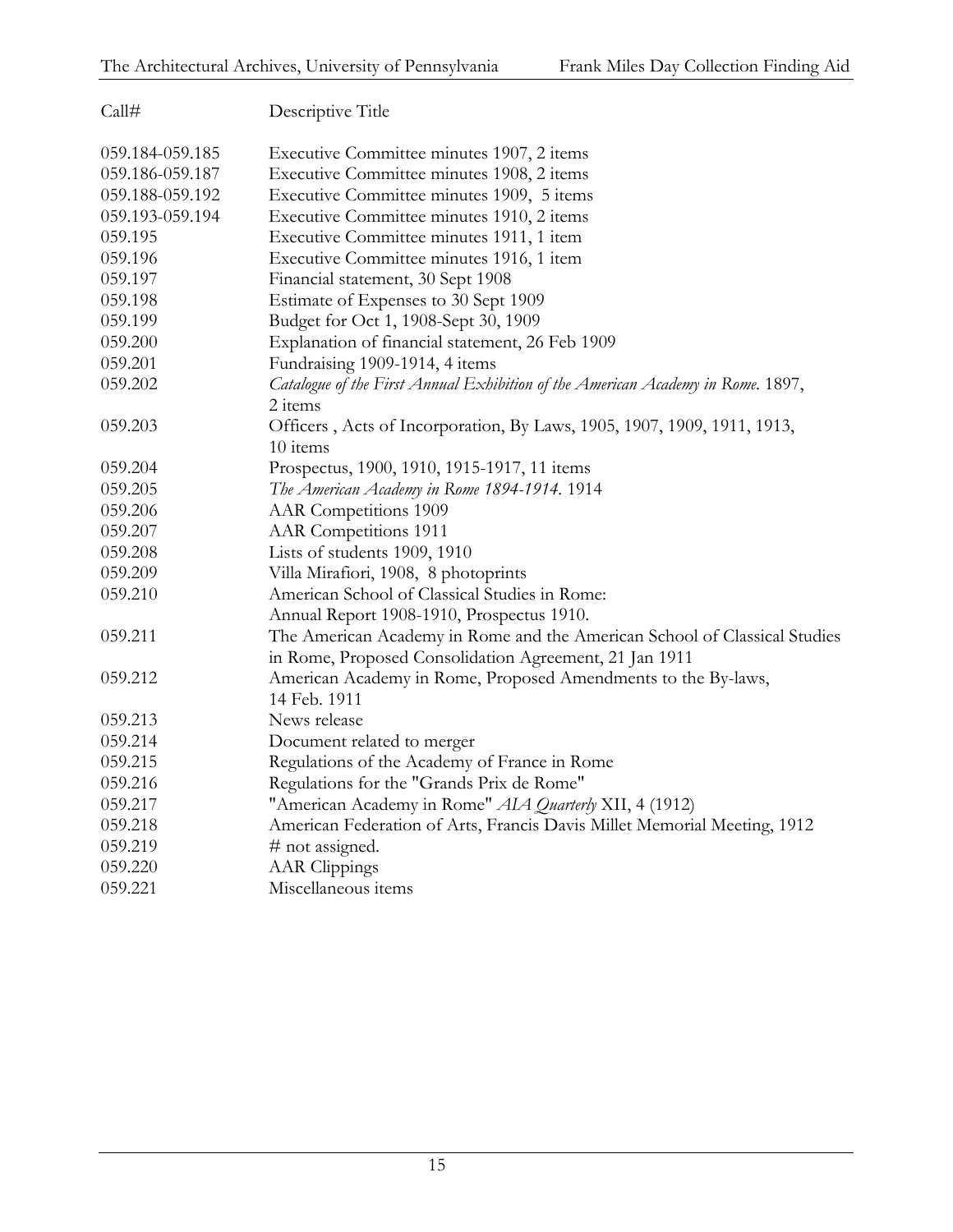#### **c. American Institute of Architects**

| Call#           | Descriptive Title                                                            |
|-----------------|------------------------------------------------------------------------------|
| 059.222         | "The Promise of Architecture," address at Annual Dinner, 1905                |
| 059.223         | Day's letters of Nomination for George F. Bodley and Edwin L. Lutyens, 1905  |
| 059.224         | Report on the Improvement of Manila, 1905-1906                               |
| 059.225         | Committee on Competitions, 1905-1908                                         |
| 059.226-059.227 | Notes and drafts for Day's "Report of the Committee of Municipal             |
|                 | Improvements to the AIA", ca. 1906                                           |
| 059.228         | The Octagon, news clipping, 1906                                             |
| 059.229         | Materials related to "Annual Banquet," January 9, 1907                       |
| 059.230         | Correspondence related to "Annual Banquet," January 9, 1907, 4 items         |
| 059.231         | Materials related to AIA Gold Medal to Sir Aston Webb (correspondence and    |
|                 | Day's speeches), 1906-1907                                                   |
| 059.232         | Correspondence of Glenn Brown, 1906, 1908, 2 items                           |
| 059.233         | Materials related to reorganization of AIA business management, 1908         |
| 059.234         | Materials related to 42 <sup>nd</sup> Annual Convention December 15-17, 1908 |
| 059.235         | Ms. notes from unidentified meeting, 1909                                    |
| 059.236         | Materials related to Washington DC, 1909                                     |
| 059.237         | Memorial meeting for Charles F. McKim, 1910                                  |
| 059.238-059.243 | Materials related to Code of Ethics and Committee on Contracts and           |
|                 | Specifications                                                               |

#### **3. Competitions**

| 059.244 | Competition brief for a Choragic Monument - T-Square Club, January 20, 1892 |
|---------|-----------------------------------------------------------------------------|
| 059.245 | Bureau of American Republics (Pan American Union), 1907                     |
| 059.246 | Saint Louis Public Library, 1907                                            |
| 059.247 | US Post Office Building, New York, New York, 1907-1908                      |
| 059.248 | Perry Memorial, Put-in-Bay, Ohio, 1912                                      |
| 059.249 | New York County Court House Binder: "Court House Board Minutes 1912"        |
| 059.250 | New York County Court House, unbound documents                              |
| 059.251 | New York County Court House, clippings                                      |
| 059.252 | Scheme of decoration for the courtyard, City Hall, Phila.                   |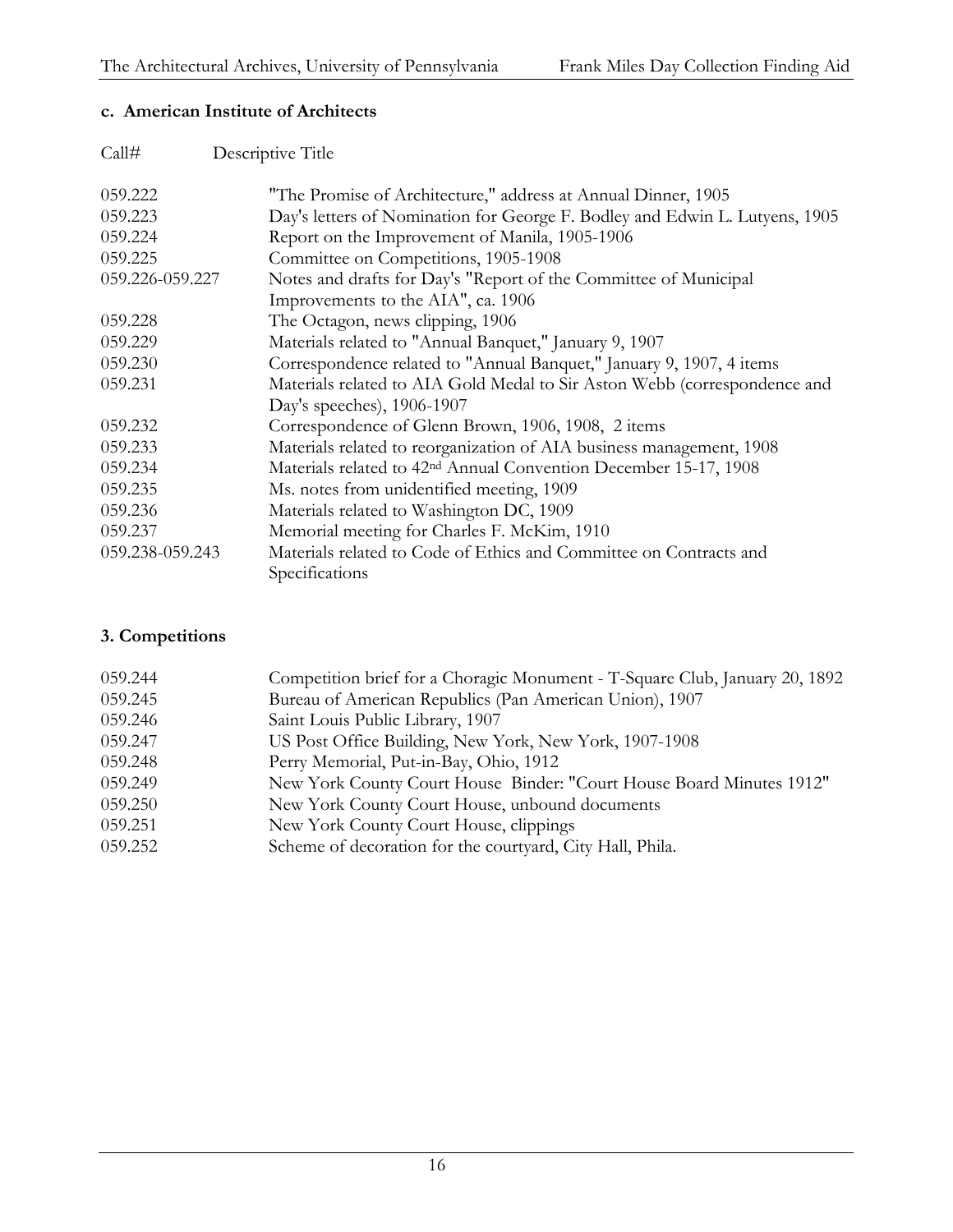#### **C. Published materials owned/kept by Frank Miles Day.**

#### **1. Reports, Brochures, Clippings**

| Call#           | Descriptive Title                                                                                                                                     |
|-----------------|-------------------------------------------------------------------------------------------------------------------------------------------------------|
| 059.253-059.254 | American Civic Association 1905-1912                                                                                                                  |
| 059.255         | Architectural League of America, Report of the Committee on Civic<br>Improvements, 1906                                                               |
| 059.256         | "City Planning" Charities and the Commons XIX, 18 (1908).                                                                                             |
| 059.257         | Report on the City Plan of Hartford, CT, 1908                                                                                                         |
| 059.257         | "The Grouping of Public Buildings," Hartford, CT, 1904 2 items                                                                                        |
| 059.258         | Chicago Plan Commission. Chicago's Greatest Issue, an Official Plan. 1911                                                                             |
| 059.258         | "Chicago's New Park Service," The Century Magazine                                                                                                    |
| 059.258         | "Chicago's Public Playgrounds," The Outlook, 1907                                                                                                     |
| 059.259         | "Drainage, Sewerage and Water Supply of New Orleans," by George G. Earl,<br>1903                                                                      |
| 059.260         | "Catalogue of the Exhibition of the National Sculpture Society under the                                                                              |
|                 | Auspices of the Municipal Art Society of Baltimore," 1908                                                                                             |
| 059.261         | "Appeal to Stop Steam Whistles," Boston Herald, 1903                                                                                                  |
| 059.261         | Report of the Commonwealth of Massachusetts, 1903                                                                                                     |
| 059.261         | Bulletin of the SPNEA, I, 1 (1910); II, 2 (1911), 2 items                                                                                             |
| 059.261         | "Public Buildings," 1915 Boston Exposition Report, September 9, 1909.                                                                                 |
| 059.262         | Saint Louis Map, 1904                                                                                                                                 |
| 059.262         | Report of the Park Commissioners for Kansas City, MO, 1905                                                                                            |
| 059.263         | Report of the Shade Tree Commission of the City of Newark, 1906                                                                                       |
| 059.263         | Arbor Day, 1907.                                                                                                                                      |
| 059.263         | Report of the Shade Tree Commission of the City of Newark, 1907                                                                                       |
| 059.264         | Report of the Palisades Interstate Park Commission, 1904                                                                                              |
| 059.265         | New York's Subway, Rapid Transit                                                                                                                      |
| 059.265         | Pennsylvania Station in New York City                                                                                                                 |
| 059.265         | "To Hurry up Hudson Tunnels" newsclipping                                                                                                             |
| 059.265         | "New York Terminal of the Pennsylvania Railroad"                                                                                                      |
|                 | Railroad Gazette XXV, 41; XXV, 42 2 items                                                                                                             |
| 059.265         | "The Planning of undeveloped City Areas," by Nelson P. Lewis, 1910                                                                                    |
| 059.265         | Report of the Chief Engineer of the Board of Estimate and Apportionment of<br>the City of New York, (Report on pipe Subways in European Cities), 1910 |
| 059.265         | "Paying the Bills for City Planning," by Nelson P. Lewis, 1912                                                                                        |
| 059.266         | Materials related to the Art Commission of the City of New York, 1907-1909,<br>5 items.                                                               |
| 059.267         | Bulletins of the Municipal Art Society of New York, 1903-1904, 9 items                                                                                |
| 059.268         | Report of the New York City Improvement Commission, 1904                                                                                              |
| 059.269         | "The Chautauquan," Niagara Preservation Number, 1907                                                                                                  |
| 059.270         | Report of the Philadelphia Vacant Lots Cultivation Assoc., 1906                                                                                       |
| 059.271         | "The Pittsburgh Survey," Charities and the Commons, XXI, 14 (1909).                                                                                   |
| 059.272         | 3rd and Fourth Annual Reports of the Metropolitan Park Commissioners,<br>Providence, RI, 1908                                                         |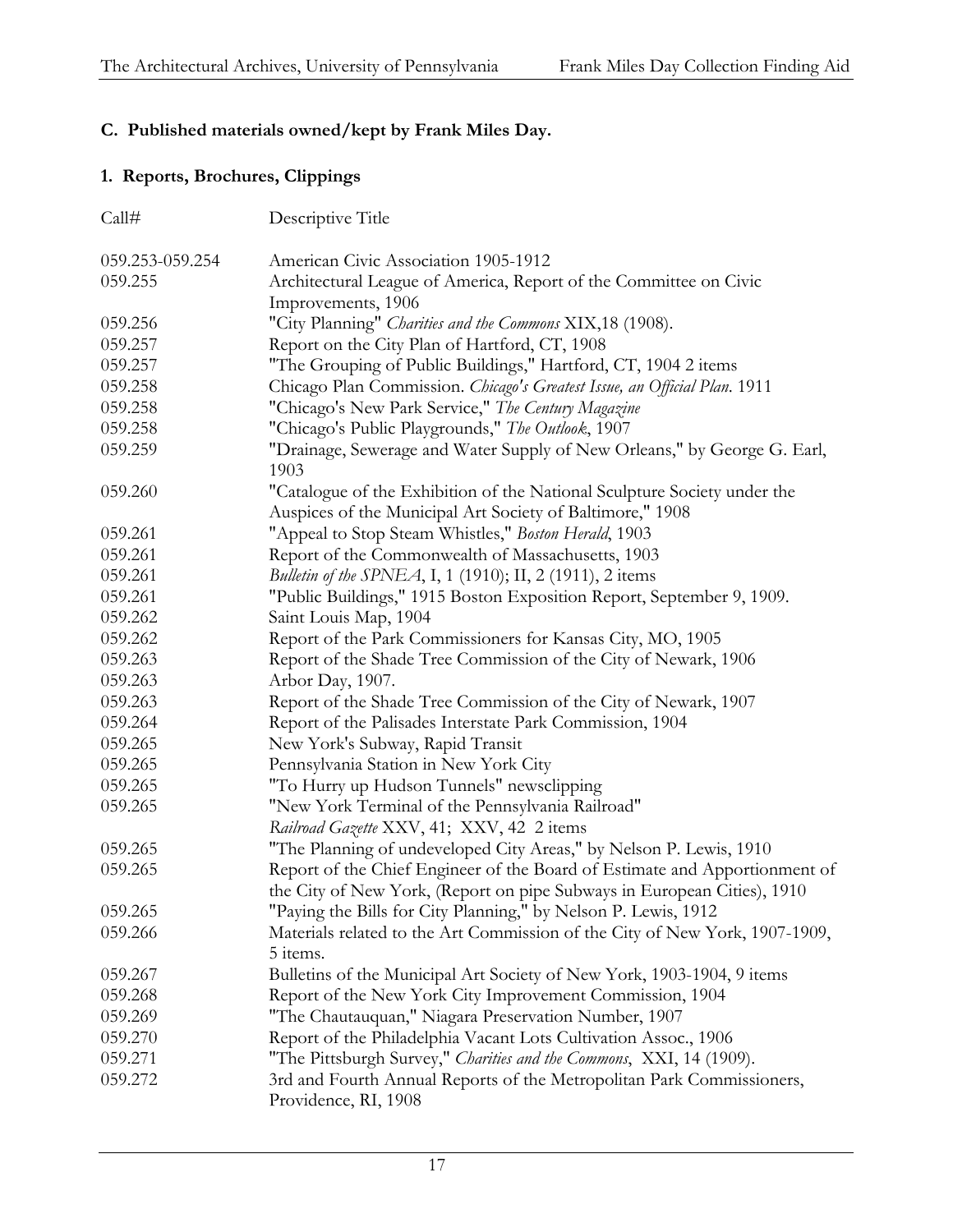| Call#           | Descriptive Title                                                                  |
|-----------------|------------------------------------------------------------------------------------|
| 059.273         | "Paris de Demain et la Santé Publique," by Gaston Trelat, 1905                     |
| 059.274         | "Origin and Developments of Style in Architecture,"                                |
|                 | by A.D.F. Hamlin, MA, 1897                                                         |
| 059.275         | Syllabus of a course of introductory lectures on "Rome in the Middle Ages,"        |
|                 | W. Hudson Shaw, MA, 1898                                                           |
| 059.276         | "Opening of Kingsway and Aldwych by His Majesty the King," 1905                    |
| 059.277-059.278 | Materials related to concrete, cement, engineering, 1905-1911, 6 items             |
| 059.279         | "Environment the Basis of Colonial Architecture," address by                       |
|                 | George Champlin Mason, Esq 1906                                                    |
| 059.280         | "Architectural Acoustics" Proceedings of the American Academy of Arts and Sciences |
|                 | XLII, 2 (1906).                                                                    |
| 059.281         | Materials by and about William H. Goodyear, 1907-1912, 4 items                     |
| 059.282         | Cram, Goodhue and Ferguson. All Saints Church and Parish House,                    |
|                 | Winnipeg, Manitoba, 1908                                                           |
| 059.283         | "Safety Exits for Theatres and Other Places of Entertainment"                      |
|                 | S. Hurst Seager, FRIBA, 1908                                                       |
| 059.284         | "Rules and List of Members," Science and Art Club of Germantown, 1908              |
| 059.285         | "A Short History of the Academy of Natural Sciences of Philadelphia,"              |
|                 | Edward J. Nolan, M.D., 1909                                                        |
| 059.286         | "The Law and Lawyers of Honore de Balzac," by John Marshall Gest, 1911             |

#### **2. Books**

| Call#   | Descriptive Title                                                                                                                                                                                                                     |
|---------|---------------------------------------------------------------------------------------------------------------------------------------------------------------------------------------------------------------------------------------|
| 059.287 | Modern Perspective, Plates . [Boston: Heliotype Printing Co., n.d.]                                                                                                                                                                   |
| 059.288 | 30 leaves in portfolio $\frac{1}{2}$ " x 11 $\frac{1}{2}$ " x 15 $\frac{1}{4}$ "<br>Cooper, Edward T. Linear Perspective. Cleveland, OH: Lamson & Carpenter,<br>1900. $1\frac{3}{4} \times 15\frac{3}{4} \times 11\frac{3}{4}$ inches |
| 059.289 | Rand, Edward L., editor. A Preliminary List of the Phaenogams and Vascular<br>Cryptogams of Mt. Desert Island, Maine. Cambridge, MA: Champlain Society, 1888.                                                                         |
| 059.289 | Inscribed by the editor.<br>Rand, Edward L., editor. Supplement to the Preliminary List of the Phaenogams and<br>Vascular Cryptogams of Mt. Desert Island, Maine. Cambridge, MA: Champlain                                            |
| 059.289 | Society, 1889.<br>Rand, Edward L., editor. Second Annual Supplement to the Preliminary List of the<br>Phaenogams and Vascular Cryptogams of Mt. Desert Island, Maine. Cambridge, MA:<br>Champlain Society, 1890.                      |
| 059.289 | Rand, Edward L., editor. Third Annual Supplement to the Preliminary List of the<br>Phaenogams and Vascular Cryptogams of Mt. Desert Island, Maine. Cambridge, MA:<br>Champlain Society, 1891.                                         |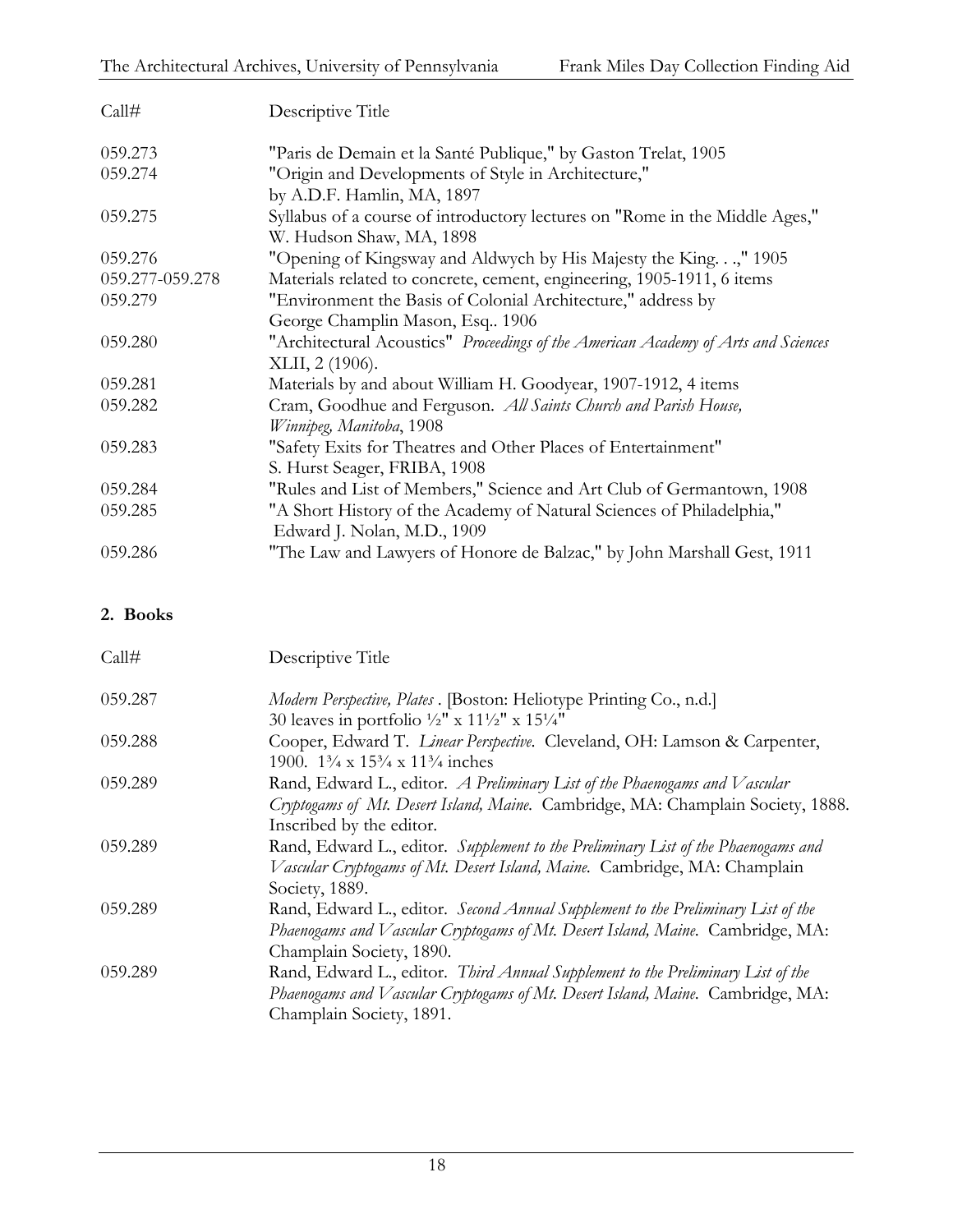#### **D. Frank Miles Day Biographical Materials.**

#### **1. Personal materials**

| Call#           | Descriptive Title                                                                                   |
|-----------------|-----------------------------------------------------------------------------------------------------|
| 059.290         | # not assigned.                                                                                     |
| 059.291         | # not assigned.                                                                                     |
| 059.292         | Portrait photograph of Day for the Encyclopedia of Pennsylvania Biography, n.d.<br>(2 photoprints). |
| 059.293         | Photograph of Day by reflecting pool, n.d. 1 photoprint.                                            |
| 059.294         | Tiffany Silver, 8" Plate- Gift of Sir Aston and Lady Webb, 1907. 1 item.                            |
| 059.295         | Correspondence, 1906-1909. 4 items 5 leaves.                                                        |
| 059.296         | Letterpress book, 1913-1917. 1 item.                                                                |
| 059.297         | Brown, J. M. Student Life and the Fallacies that oftenest Beset It. 1881 1 item.                    |
| 059.298-059.302 | University Record- University of Pennsylvania, 1879-1883. 5 items.                                  |
| 059.303         | U. Penn. Athletic Association Dues- Class Day Invitation, 1881-1883. 6 items.                       |
| 059.304         | Miscellaneous unidentified papers, 1884-1890. 11 items.                                             |
| 059.305         | Materials related to Day's family and personal history, 1878-1932. 14 items.                        |
| 059.306         | Newspaper and magazine clippings, n.d. 16 items.                                                    |
| 059.307         | Financial and tax materials, 1912-1917. 26 items.                                                   |
| 059.308         | Catalogue of the Books in the Library of the Architectural Association, London, 1882,               |
|                 | 1 item.                                                                                             |
| 059.309         | The Architectural Association: Session 1883-84, 1 item                                              |
| 059.310         | The Architectural Association: Session 1884-85 and academic calendar, 1 item                        |
| 059.311         | Schedule of Events- Architectural Association, 1884-1885, 1 item                                    |
| 059.312         | Royal Academy Architectural School Ivory Button, 1885. 3 items.                                     |
| 059.313         | Honors received, Architectural Association Prize, 1885, 1 item                                      |
| 059.314         | Harvard lectureship, 1905-1906. 2 items                                                             |
| 059.315         | Honors received, 1907-1909. 2 items.                                                                |
| 059.316         | Honors received, 1908-1910. 6 items                                                                 |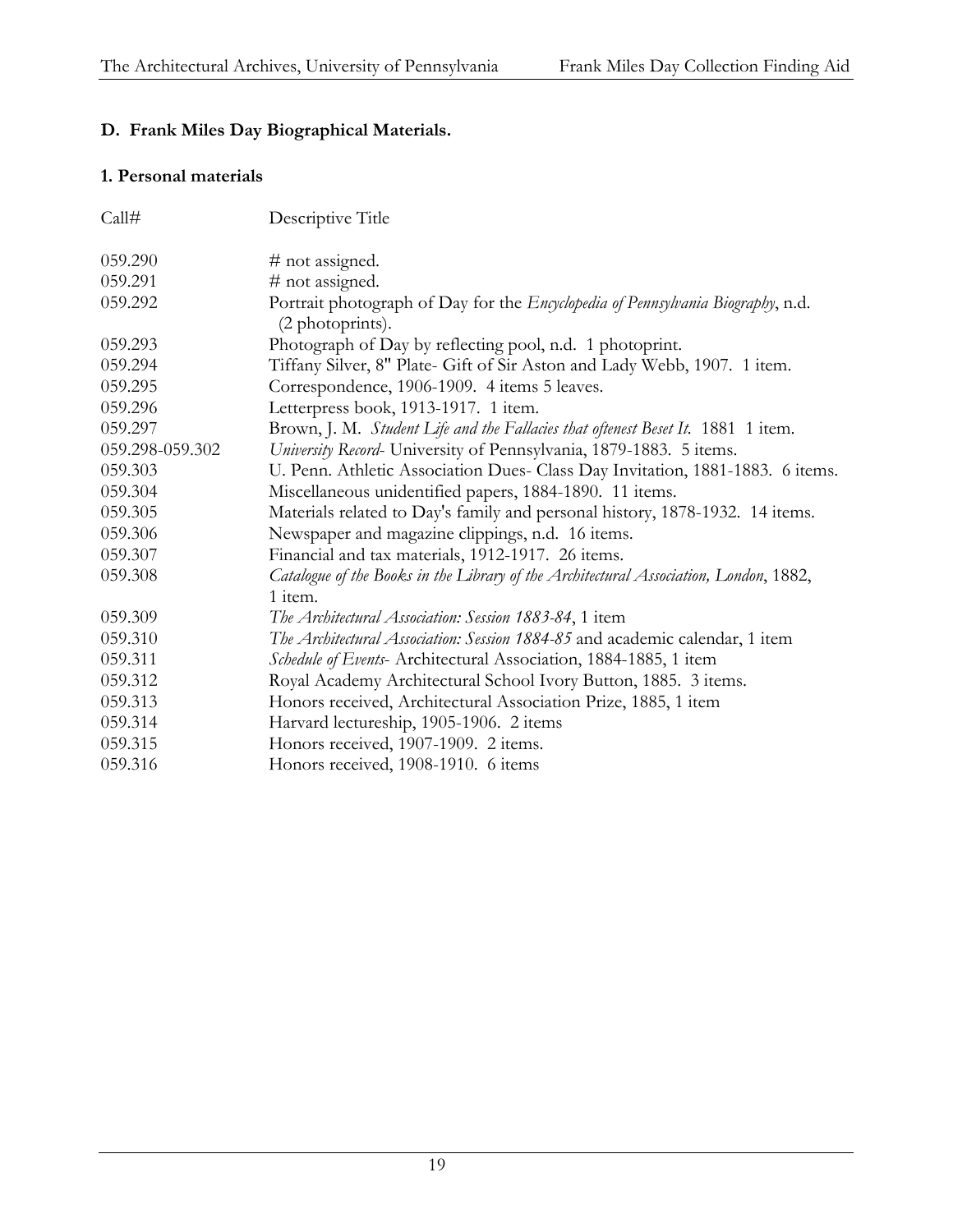#### **2. Estate of Frank Miles Day**

| Call#   | Descriptive Title                                                         |
|---------|---------------------------------------------------------------------------|
| 059.317 | Tax Documents, 1918-1925. (21 documents).                                 |
| 059.318 | Statements and Checks, 1918-1920. (121 documents)                         |
| 059.319 | Statements and Checks, 1922-1925. (52 documents)                          |
| 059.320 | Checkbooks and Savings Books, 1918-1925. (5 items)                        |
| 059.321 | Account Book- Day Estate Trust, 1918-1921. (1 ledger book).               |
| 059.322 | Account Closing, 1911 - 1918. (7 items).                                  |
| 059.323 | Cash Settlement/Inventory Holdings- Private, ca. 1919. (2 documents).     |
| 059.324 | Inventory and Appraisement of Holdings - Public, ca. 1919. (9 documents). |
| 059.325 | Hopper/Judkins Trust (managed by Day) 1906-1918. (3 items)                |
| 059.326 | Will of Frank Miles Day, no dates. (1 document).                          |
| 059.327 | Orphan's Court Documents, 1919. (3 documents).                            |
| 059.328 | Copy of Partnership of Day and Klauder, 1912. (2 documents).              |
| 059.329 | Agreement on the Dissolution of Day and Klauder, 1919. (3 documents)      |
| 059.330 | Estate Correspondence File A, 1918-1919. (2 documents).                   |
| 059.331 | Estate Correspondence File B, 1918-1919. (6 documents).                   |
| 059.332 | Estate Correspondence File C, 1918-1919. (14 documents).                  |
| 059.333 | Estate Correspondence File D (Part 1), 1918. (59 documents).              |
| 059.334 | Estate Correspondence File D (Part 2), 1919-1920. (119 documents).        |
| 059.335 | Estate Correspondence File D (Part 3), 1921-1925. (76 documents).         |
| 059.336 | Estate Correspondence File E, 1918-1919. (27 documents).                  |
| 059.337 | Estate Correspondence File F, 1918. (11 Documents).                       |
| 059.338 | Estate Correspondence File G, 1918-1923. (12 Documents).                  |
| 059.339 | Estate Correspondence File H, 1918. (2 Documents).                        |
| 059.340 | Estate Correspondence File I-J, 1918. (7 Documents).                      |
| 059.341 | Estate Correspondence File K, 1918-1919. (4 Document).                    |
| 059.342 | Estate Correspondence File L, 1918. (2 Documents).                        |
| 059.343 | Estate Correspondence File M, 1918-1919. (4 Documents).                   |
| 059.344 | Estate Correspondence File P-Q, 1918-1920. (22 Documents).                |
| 059.345 | Estate Correspondence File R, 1918. (5 Documents).                        |
| 059.346 | Estate Correspondence File S, 1918-1919. (14 Documents).                  |
| 059.347 | Estate Correspondence File T, 1918-1923. (6 Documents).                   |
| 059.348 | Estate Correspondence File U, 1918-1919. (7 Documents).                   |
| 059.349 | Estate Correspondence File W-X, 1918-1919. (16 Documents).                |
| 059.350 | Estate Correspondence File Y-Z, 1918. (2 Documents).                      |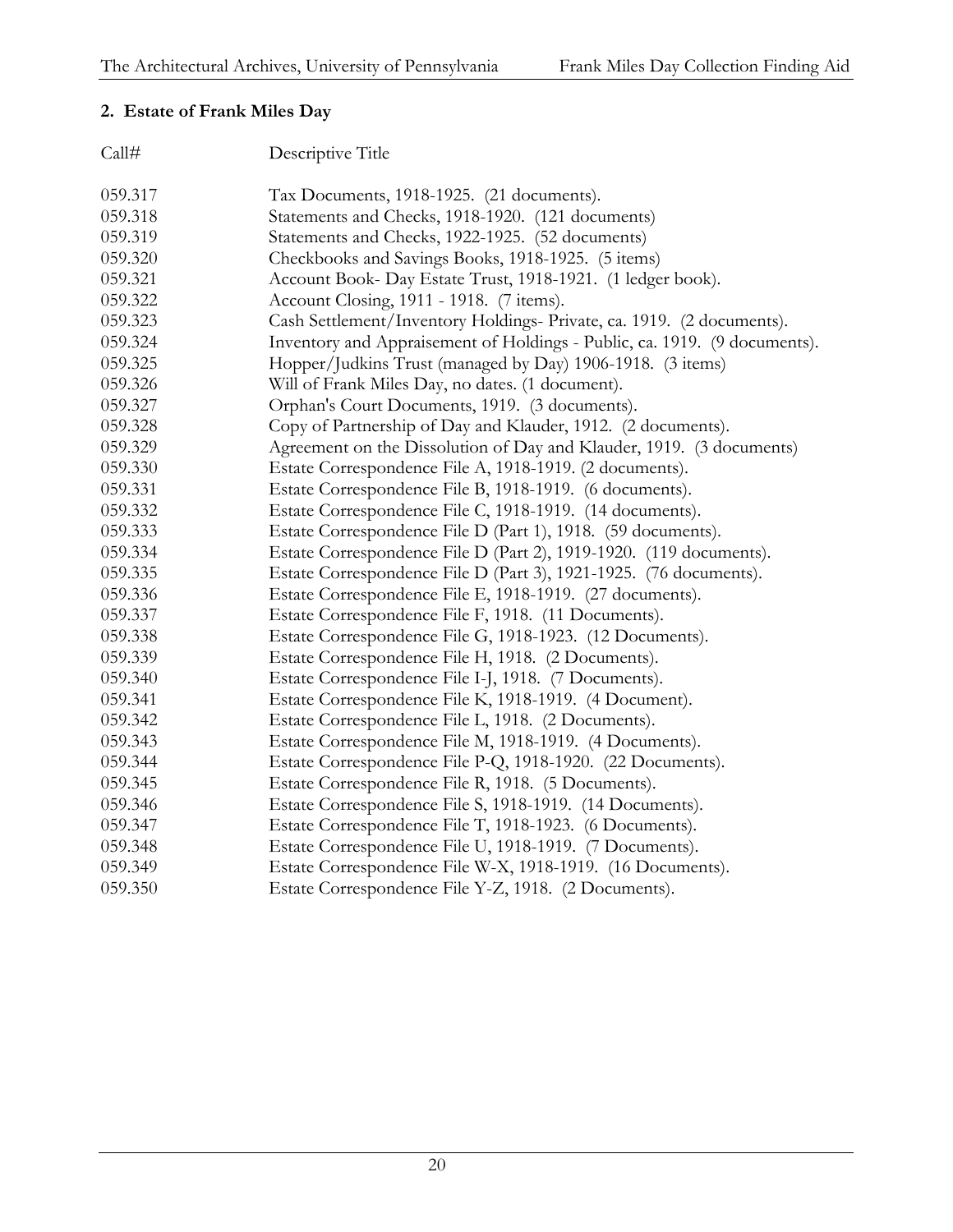# **Series III. Additional Acquisitions**

#### **A. Gift of Frances Lukens Hays, 1992**

#### **1. Travel Sketches, 1885-1894. (1992.72-1992.157)**

84 drawings

| Call#   | Descriptive Title                                                                       |
|---------|-----------------------------------------------------------------------------------------|
| 059.351 | Lucca: 5 May 1885, Il Duomo (1)                                                         |
| 059.352 | Lucca: 6 May 1885, Sarcophagus Ilario del Carretto (Il Duomo) (2)                       |
| 059.353 | Siena: 9 May 1885, Portal of S. Juliano (3)                                             |
| 059.354 | Siena: 11 May 1885, (Pal. Pecci) details of doorway (4)                                 |
| 059.355 | Siena: 12 May 1885, In Courtyard of Pal. Pecci (5)                                      |
| 059.356 | Siena: 12 May 1885, Pal. Pecci plan and details of stairway (6)                         |
| 059.357 | Siena: 14 May 1885, Tomb of Pandolfo Petrucci, Monastery of Bosservanza (8)             |
| 059.358 | Florence: 30 May 1885, Dome over entrance to the Cappella Pazzi (10)                    |
| 059.359 | Florence: 1 June 1885, Dome of Cappella Pazzi (11)                                      |
| 059.360 | Florence: 1 June 1885, West window of south side of C. San Michele (12)                 |
| 059.361 | Pistoia: 8 June 1885, Santa Maria dell'Umilità (13)                                     |
| 059.362 | Bologna: 11 June 1885, Pal. Bevilacqua-Vincenzi court (15)                              |
| 059.363 | Bologna: 11 June 1885, Court of Pal. Bevilacqua (16)                                    |
| 059.364 | Bologna: 12 June 1885, Exterior of S. Sepulcro side toward atrium (17)                  |
| 059.365 | Bologna: 12 June 1885, Cloister of the Celestines, S. Stefano (18)                      |
| 059.366 | Bologna: 13 June 1885, S. Petronio west side of nave (19)                               |
| 059.367 | Ravenna: 15 June 1885, A porch (?) near S. Vitale (20)                                  |
| 059.368 | Ravenna: 15 June 1885, S. Vitale (21)                                                   |
| 059.369 | Milan: 23 June 1885, San Gotardo upper part of tower (24)                               |
| 059.370 | Bergamo: 24 June 1885, North porch of S. Maria Mag. (25)                                |
| 059.371 | Bergamo: 24 June 1885, Cappella Colleone (26)                                           |
| 059.372 | Milan: 25 June 1885, S. Ambrogio (interior) (27)                                        |
| 059.373 | Brescia: 30 June 1885, Madonna dei Miracoli (28)                                        |
| 059.374 | Brescia: 1 July 1885, Chimney piece in the Christian Museum (29)                        |
| 059.375 | Venice: 4 July 1885, Santi Giovanni e Paolo                                             |
| 059.376 | Venice: 7 July 1885, Tower of Santa Fosca                                               |
| 059.377 | Venice: 9 July 1885, Doge's Palace 9th cap of lower arcade (32)                         |
| 059.378 | Venice: 12 July 1885, Baptistery of S. Marco, tomb of Doge Soranzo (34)                 |
| 059.379 | Venice: 13 July 1885, Paradiso (35)                                                     |
| 059.380 | Venice: 14 July 1885, Pal. Guizzetti (36)                                               |
| 059.381 | Torcello: 16 July 1885, Cathedral (37)                                                  |
| 059.382 | Torcello: 16 July 1885, S. Fosca (38)                                                   |
| 059.383 | Venice: 17 July 1885, Cloister of San Michele, columns and caps of<br>white marble (40) |
| 059.384 | Venice 18 July 1885, S. Michele in Isola, lavabo in sacristy (41)                       |
| 059.385 | Venice: 19 July 1885, S. M. dei Miracoli sacristy                                       |
|         |                                                                                         |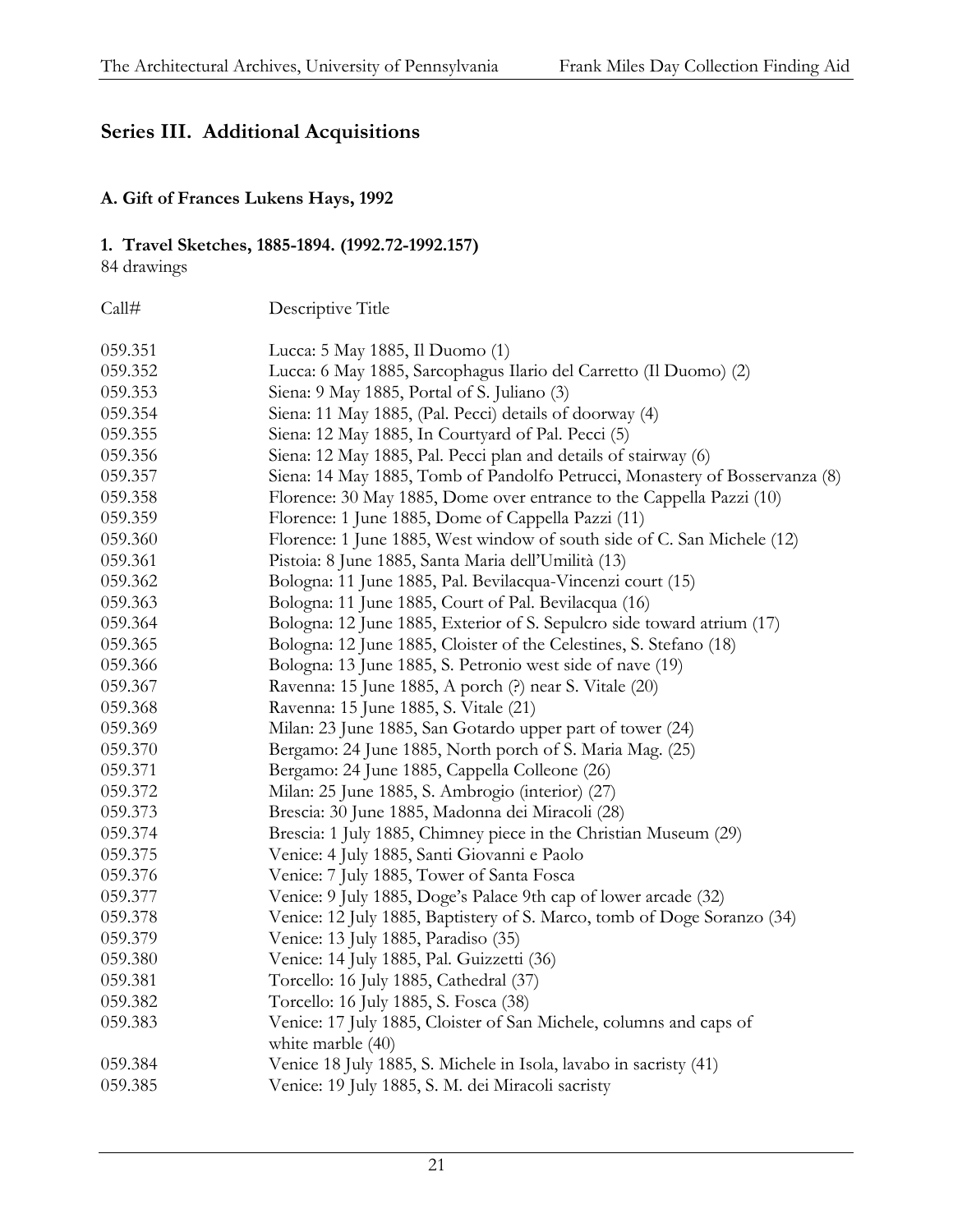| Call#   | Descriptive Title                                                                                                  |
|---------|--------------------------------------------------------------------------------------------------------------------|
| 059.386 | Venice: 26 July 1885, Cathedral of Torcello marble pavement of space in front<br>of the presbytery (37 bis)        |
| 059.387 | Verona: 27 July 1885, Pal. Lisca Colaca, stairs and in front of court (43)                                         |
| 059.388 | Verona: 29 July 1885, Cloister of S. Zeno (45)                                                                     |
| 059.389 | Verona: 29 July 1885, S. Zeno details of voussoirs, steps (46)                                                     |
| 059.390 | Verona: 29 July 1885, Santa Maria in Organo pillar (47)                                                            |
| 059.391 | Verona: 30 July 1885, Brick and stone details from S. Fermo (49)                                                   |
| 059.392 | Verona: 31 July 1885, S. Anastasia north side of nave (51)                                                         |
| 059.393 | Verona: 1 August 1885, S. Anastasia north side of nave, second bay west of<br>transept $(52)$                      |
| 059.394 | Verona: 1 August 1885, Stairway in the Mercato Vecchio, Well in the<br>Via Mazzanti (53)                           |
| 059.395 | Munich: 8 August 1885, Stübchen aus der Schlosse der Fugger zu Donauwörth<br>paneling detail and ceiling plan (56) |
| 059.396 | Munich: 8 August 1885, Stübchen aus der Schlosse der Fugger zu Donauwörth<br>mouldings for $P$ 56 (57)             |
| 059.397 | Regensburg: 13 August 1885, Allerheiligenkappele, cloister (60)                                                    |
| 059.398 | Nürnberg: 17 August 1885, House in the Aegidian Platz (63)                                                         |
| 059.399 | Nürnberg: 18 August 1885, Germanic Museum ironwork (64)                                                            |
| 059.400 | Nürnberg: 19 August 1885, Germanic Museum washstand (65)                                                           |
| 059.401 | Nürnberg: 19 August 1885, (Germanic Museum?) heavy oak shutter and iron<br>hinges (66)                             |
| 059.402 | Nürnberg: [August 1885], Details for sheet 68 (69)                                                                 |
| 059.403 | Nürnberg: 21 August 1885, Rathhaus tracery repeats in stones from the gallery<br>of the courtyard (70)             |
| 059.404 | Nürnberg: 21 August 1885, tracery from balconies of a house in<br>Albrecht Dürer Strasse (71)                      |
| 059.405 | Nürnberg: 22 August 1885, The Rathhaus dado window paneling and ground<br>floor iron railing finial (72)           |
| 059.406 | Nürnberg: 24 August 1885, Rathhaus door of the courtroom leading to the cells<br>(73)                              |
| 059.407 | Nürnberg: 25 August 1885, Rupprecht's House in the Hirschel Gasse,<br>exit to garden (74)                          |
| 059.408 | Ober Wesel: 9 September 1885, Rood Screen in the Frauenkirche (80)                                                 |
| 059.409 | Laach: 15 September 1885, Laach Abbey details from the western entrance (82)                                       |
| 059.410 | Treves: 19 September 1885, Sketch plan of the Liebfrauenkirche (84)                                                |
| 059.411 | Orléans: 27 September 1885, Window detail from house of Agnes Sorel (85)                                           |
| 059.412 | Blois: 6 October 1885, Chateau de Blois vault of staircase of Louis XII (86)                                       |
| 059.413 | Blois: 8 October 1885, Chateau de Blois window corbelling (87)                                                     |
| 059.414 | Tangier: 19 December 1893, On the hill leading to the Kasbah (101)                                                 |
| 059.415 | Tangier: 19 December 1893, A part of the Kasbah (102)                                                              |
| 059.416 | Seville: 23 December 1893, Plan of Moorish fountain in the Court of Oranges at<br>the Cathedral (103)              |
| 059.417 | Seville: 23 December 1893, Section of Moorish fountain in the Court of<br>Oranges at the Cathedral (104)           |
| 059.418 | Seville: 23 December 1893, Seminary of San Isidoro Moorish ceiling (105)                                           |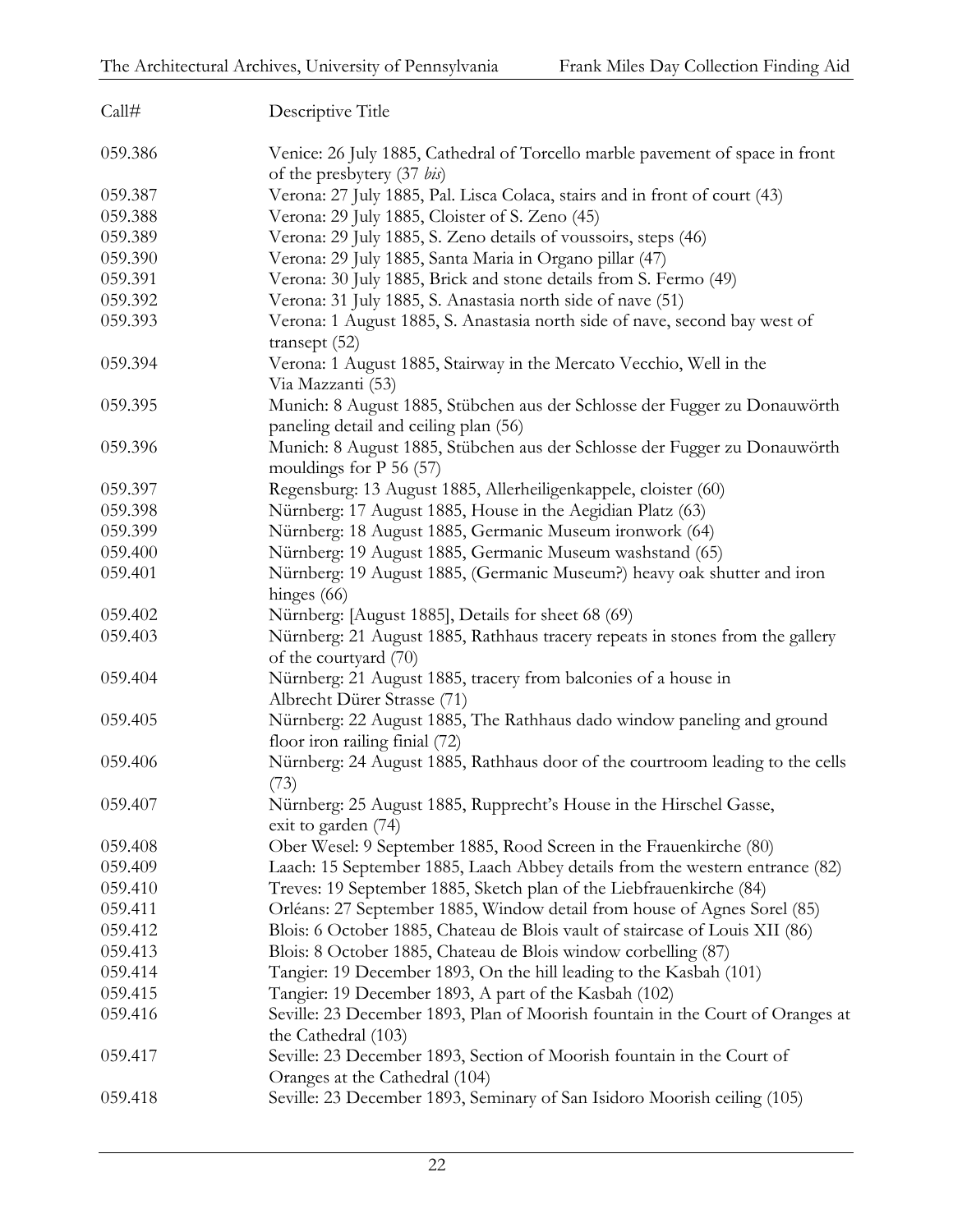| Call#   | Descriptive Title                                                                     |
|---------|---------------------------------------------------------------------------------------|
| 059.419 | Seville: 23 December 1893, Seminary of San Isidoro vestibule ceiling (106)            |
| 059.420 | Granada: 3 January 1894, Alhambra tiled wainscot in the baths (107)                   |
| 059.421 | Capri: 17 January 1894, Stairway of the Hotel Pagano (108)                            |
| 059.422 | Capri: 17 January 1894, Clock tower perspective (109)                                 |
| 059.423 | Pompeii: 23 January 1894, Temple of Apollo                                            |
| 059.424 | Pompeii: 23 January 1894, An exedra in the Street of Tombs (113)                      |
| 059.425 | Pompeii: 23 January 1894, Fountain in the House of the Bear (115)                     |
| 059.426 | Pompeii: 24 January 1894, The Bidental in the Triangular Forum (112)                  |
| 059.427 | Pompeii: 24 January 1894, Street of Tombs (114)                                       |
| 059.428 | Agrigentum: 2 February 1894, Tomb of Theron (122)                                     |
| 059.429 | Taormina: 5 February 1894, Doorway and stringcourse of the Casa Ciampoli<br>(117)     |
| 059.430 | Taormina: 5 February 1894, A window from a house in the Corso (118)                   |
| 059.431 | Taormina: 5 February 1894, Garden of the Capuchin Monastery, plan (119)               |
| 059.432 | Taormina: 5 February 1894, Garden of the Capuchin Monastery, detail of seats<br>(120) |
| 059.433 | Assisi: 24 February 1894, House inside of town gate (123)                             |
| 059.434 | Perugia: 27 February 1894, Sala del Cambio (124)                                      |

#### **2. Sketchbooks**

| 059.435 | 1 sketchbook, 91 leaves, $8 \frac{1}{4}$ x 4 $\frac{1}{2}$ , 1893 to 1894.                |
|---------|-------------------------------------------------------------------------------------------|
|         | Includes: Azores, Gibraltar, Tangier, Seville, Cordova, Madrid, Toledo,                   |
|         | Granada.                                                                                  |
| 059.436 | 1 sketchbook, 115 leaves, $8 \frac{1}{4}$ x 4 $\frac{1}{2}$ , January 1894 to March 1894. |
|         | Includes: Naples, Massalubrense, Capri, Amalfi, Ravello, Pompeii, Palermo,                |
|         | Monreale, Agrigentum, Catania, Taormina, Athens, Corfu, Foligno, Perugia,                 |
|         | Arezzo, Florence, Bologna, Ferrara, Venice, Vincenza, Verona, Mantua,                     |
|         | Cremona, Certosa di Pavia.                                                                |

#### **3. Additional Materials**

| 059.437 | American Academy in Rome, Memorial to Frank Miles Day                   |
|---------|-------------------------------------------------------------------------|
| 059.438 | Reprints (1992) from historic photoprints of Hickory Hill 2 photoprints |
| 059.439 | New color photoprints of Hickory Hill (1992) 3 photoprints              |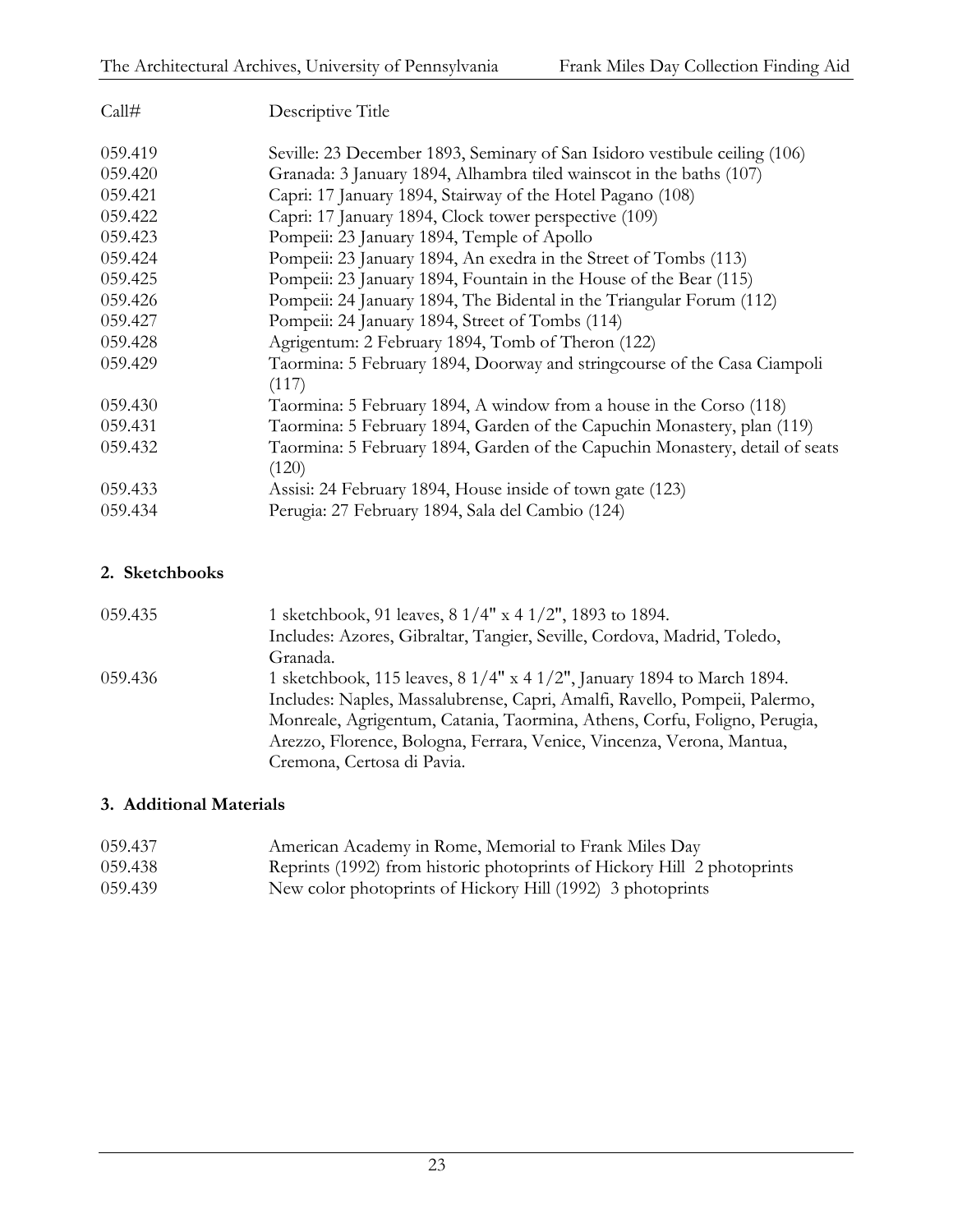#### **B. Gift of Frances Lukens Hays, 1994**

059.440 Oakley, Violet. *The Holy Experiment : a message to the world from Pennsylvania / series of mural paintings by Violet Oakley ... in the governors reception room and in the senate chamber of the state capitol at Harrisburg, Pennsylvania, U.S.A.* Philadelphia : Privately printed and issued to subscribers, c. 1922. Limited edition of 500 copies; copy #50. Advance subscriber, Mrs. Frank Miles Day

#### **C. University Transfer from Graduate School of Fine Arts**

| 059.441 | Student rendering of Weightman Hall by A. G. Bein, 1905.                |
|---------|-------------------------------------------------------------------------|
| 059.442 | Rendering of Weightman Hall by Vernon Howe Bailey, n.d.                 |
|         | (Bailey, Vernon Howe, 1874-1953)                                        |
| 059.443 | Presentation rendering of Horticultural Hall, E. V. Seeler, delineator. |

#### **D. Gift of Mr. and Mrs. Stanley Myers**

| 059.444 | Design for bookplate for Anna Blakiston Day 1 drawing (original)             |
|---------|------------------------------------------------------------------------------|
| 059.445 | Hickory Hill garden correspondence, notes, plans, printed material, 21 items |
| 059.446 | Garden plan notebook                                                         |
| 059.447 | Account book, 1903-1918                                                      |
| 059.448 | Financial notes and papers, ca. 1903-ca. 1918 9 items                        |
| 059.449 | Clippings related to AIA. 4 items                                            |
| 059.450 | Free Library of Philadelphia, Germantown Branch, 3 photoprints               |
| 059.451 | Violet Oakley House, 1 photoprint                                            |
| 059.452 | Haines House, 6 photoprints                                                  |
| 059.453 | Unidentified house, 1 printed item                                           |
| 059.454 | Hickory Hill, before and after alterations, 1 photoprint                     |
| 059.455 | Hickory Hill, 15 photoprints                                                 |
| 059.456 | Miscellaneous photographs, 6 photoprints                                     |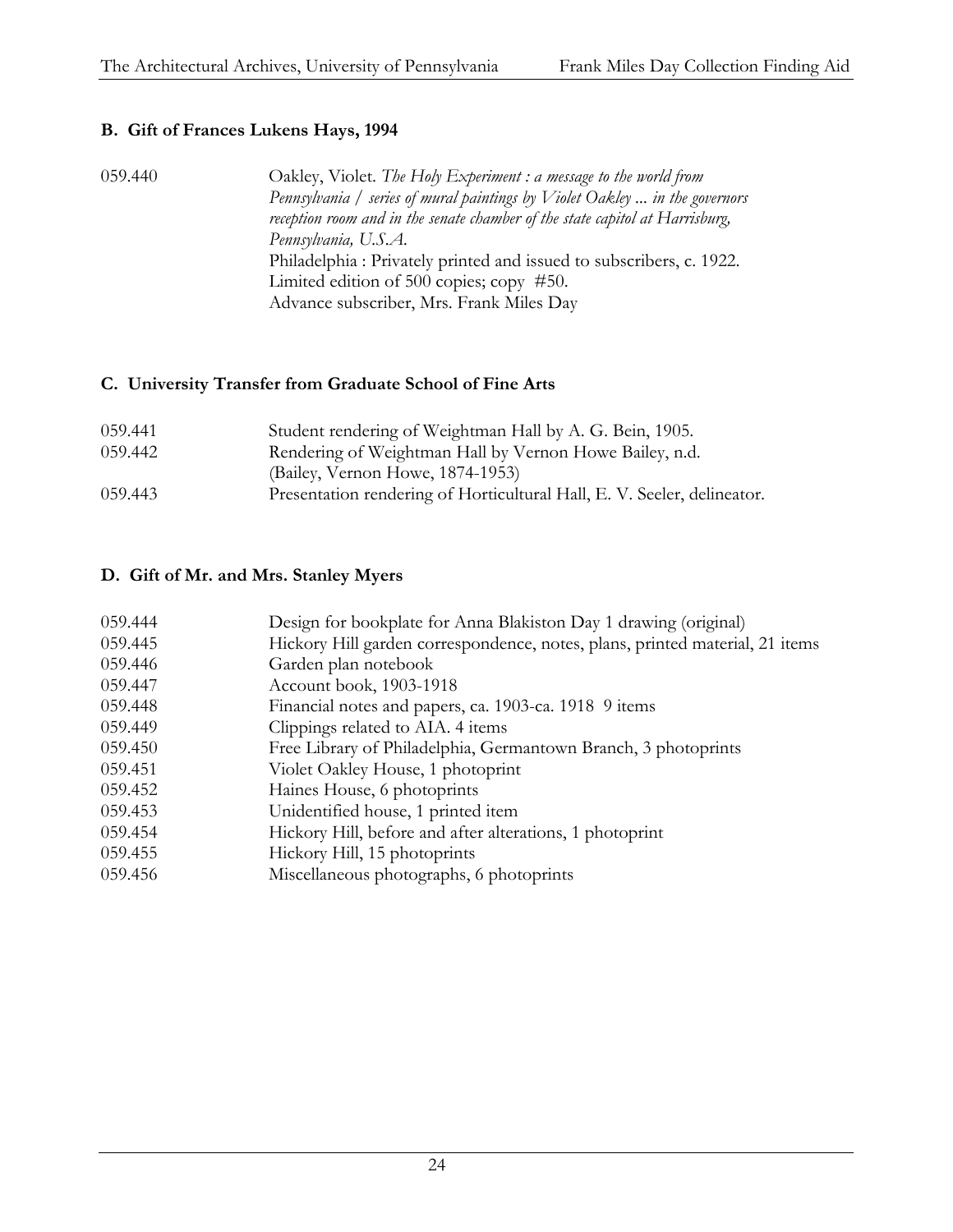#### **E. Gift of Chestnut Hill Academy, 1998**

| 059.457 | Chestnut Hill Academy  Preliminary Catalogue for the School Year                     |
|---------|--------------------------------------------------------------------------------------|
|         | 1905-1906. Philadelphia: [Chestnut Hill Academy, 1905].                              |
| 059.458 | Chestnut Hill Academy  Preliminary Catalogue for the School Year 1906-1907.          |
|         | Philadelphia: [Chestnut Hill Academy, 1906].                                         |
| 059.459 | Pictures of Chestnut Hill Academy and the Country about it. Philadelphia: [Chestnut] |
|         | Hill Academy], 1909. 16 leaves.                                                      |
| 059.460 | Pictures of Chestnut Hill Academy and the Country about it. Philadelphia: [Chestnut  |
|         | Hill Academy], 1909. 2nd copy, disbound, lacking 3 leaves.                           |
| 059.461 | Chestnut Hill Academy, Chestnut Hill Pennsylvania, Eleven Miles from Philadelphia.   |
|         | Philadelphia: [Chestnut Hill Academy], ca. 1927. 10 leaves.                          |

#### **F. Gift of Frances Lukens Hays, 1998**

| 059.462 | Stereopticon print of FMD as a child, 1 photoprint |
|---------|----------------------------------------------------|
| 059.463 | Box containing locks of FMD's hair                 |

#### **G. Internal Transfer**

| 059.464 | The Record, 1883, 2 copies |
|---------|----------------------------|
|---------|----------------------------|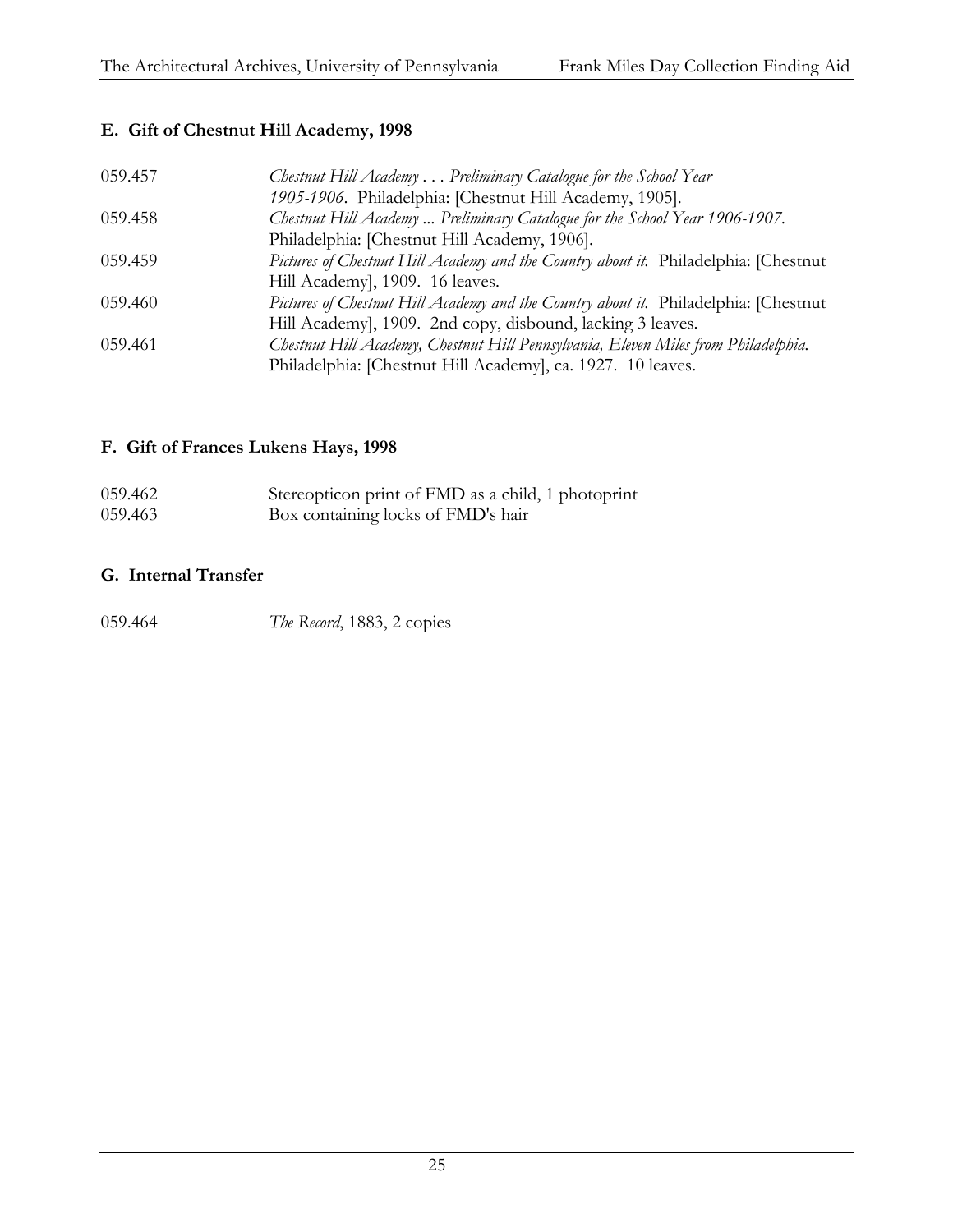# **Appendix A:**

#### **Project Index**

#### **American Baptist Publication Society**

1420-1422 Chestnut Street. Philadelphia, Pennsylvania holdings dates: 1896. note/s: Frank Miles Day and Brother, architects. Office building for American Baptist Publication Society. Project number 698. Includes linens. Includes 1 photoprint by James L. Dillon, photographer. holdings: [059.12] 2 photoprints. [059.22-059.24] 102 architectural drawings (90 originals, 12 prints).

#### **The Art Club**

220 S. Broad Street,. Philadelphia, Pennsylvania holdings dates: 1888-1893, n.d. note/s: Frank Miles Day, architect. Includes booklet: "Sketches of the Proposed Addition to the Club House," 1888. (2 copies) Photoprint (exterior, b/w,  $9\frac{1}{4} \times 7 \frac{3}{8}$ ", mounted) by James L. Dillon, photographer. holdings: [059.1] 1 correspondence file. [059.2] 10 clippings, 3 brochures. [059.13] 1 photoprint.

#### **Bergner House, Abendruth**

Charles W. Bergner Ambler, Pennsylvania holdings dates: ca. 1892-1917 note/s: Frank Miles Day, architect. Possibly related: wedding announcement for Linda Bergner, Florence 1894 in Day's travel memorabilia (050.66a). Correspondence (1917) to Mrs. C. William Bergner in New York may indicate another project. holdings: [059.3] 2 clippings. [059.14] 8 photoprints. [059.296.486] correspondence 1 item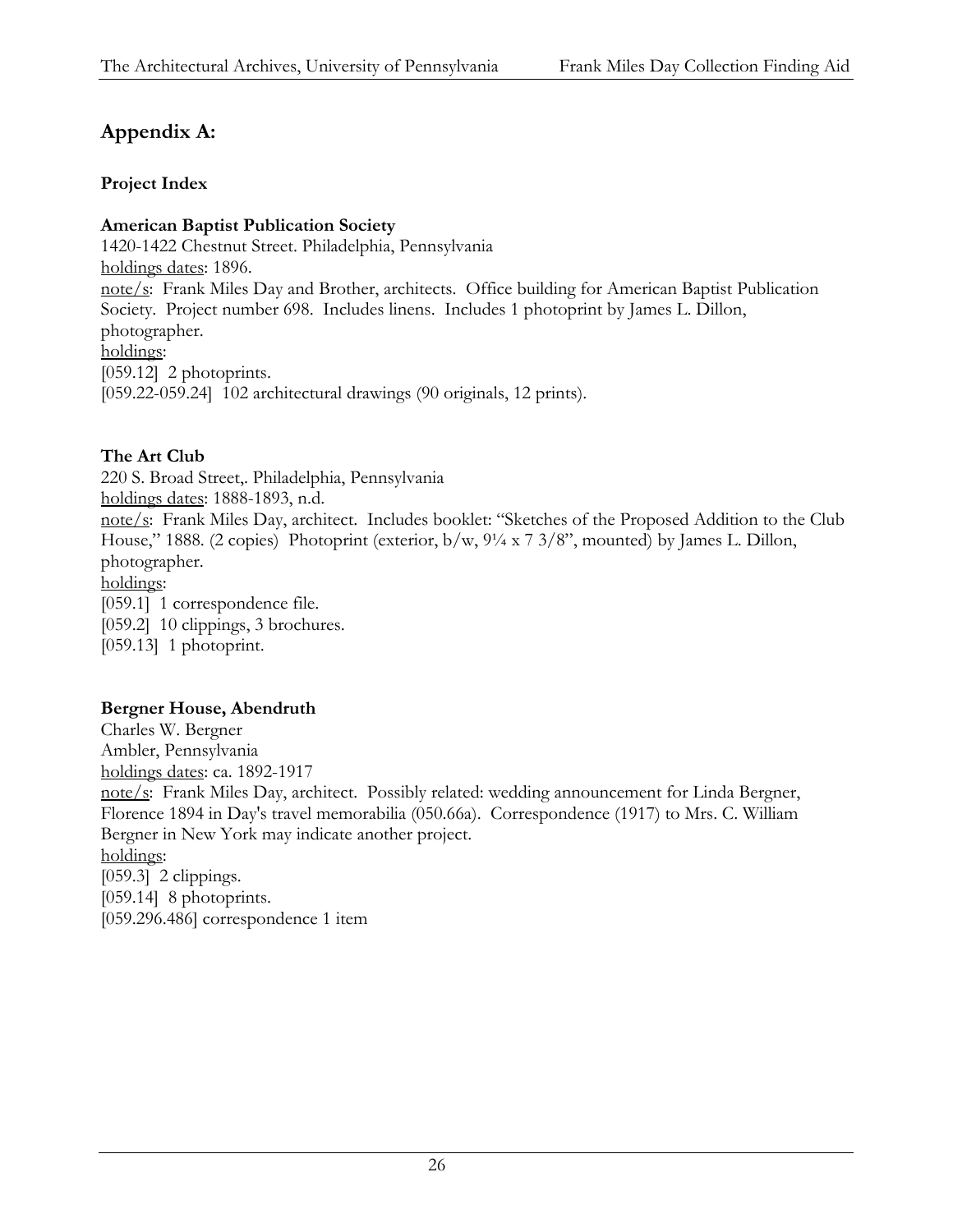#### **Blakiston House, Additions and Alterations**

The Misses Blakiston Engertown Road and Limekiln Pike Upper Dublin Township, Montgomery County, Pennsylvania holdings dates: 1915. note/s: Day and Klauder architects. Alterations and Additions, 1915. Project number 847. holdings: [059.25] 1 architectural drawing (print).

#### **Braun Residence**

John F. Braun Merion, Pennsylvania holdings dates: 1916 note/s: Day and Klauder architects. holdings: [059.296.412] correspondence, 1 item

#### **Calvary Church**

unidentified address, Philadelphia. PA holdings dates: 1915 note/s: Day and Klauder, architects. Unlocated. holdings: [059.296.241] correspondence, 1 item [059.296.243] correspondence, 1 item

#### **Camden Safe Deposit and Trust Company**

3rd and Federal Streets, Camden, New Jersey holdings dates: 1892-1893. note/s: Built 1893. Frank Miles Day, architect. Demolished. Correspondence in letterpress book. holdings: [059.1] 1 correspondence file.

#### **Chestnut Hill Academy Gymnasium**

West Willow Grove Avenue, Philadelphia, Pennsylvania holdings dates: 1905-1927 note/s: Built 1905. Frank Miles Day and Brother, architects. Illustrated catalogs and brochures. holdings: [059.457-059.461] 5 printed items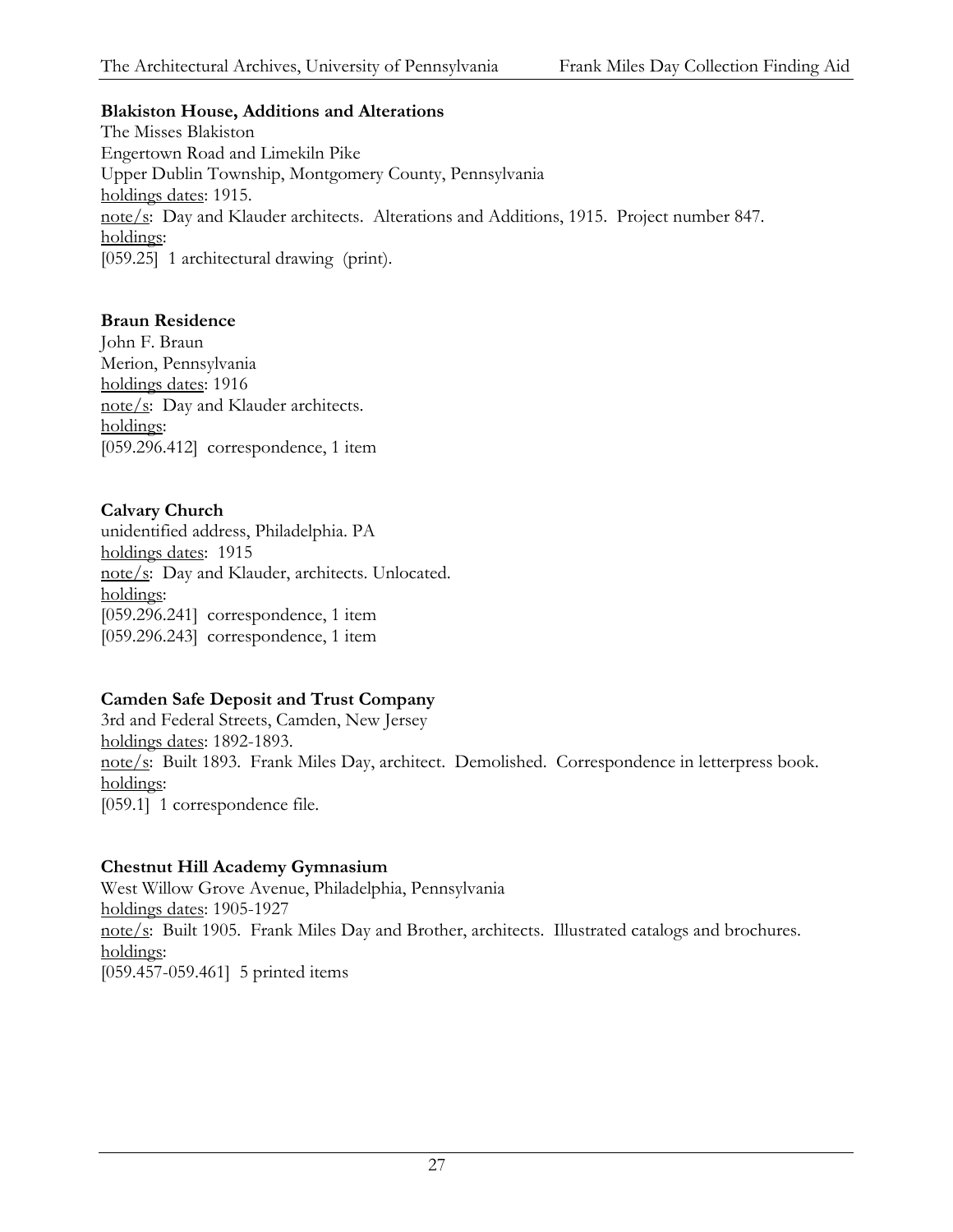#### **Church of the Epiphany, proposed**

Germantown, Philadelphia, Pennsylvania holdings dates: 1899. note/s: Unbuilt. Frank Miles Day and Brother, architects. Sketches from the chancel end and west end. holdings: [059.21] 2 architectural drawings (original).

#### **Congress Hall Restoration**

City of Philadelphia 101-105 S. 6th Street, Philadelphia, Pennsylvania holdings dates: ca. 1913-1915. note/s: Frank Miles Day, chairman of the committee (of the Philadelphia Chapter of the AIA) of architects in charge of the restoration. Includes clippings, photographs, programs for Opening, Day's address at Opening, correspondence. Photoprints: Philip B. Wallace, photographer. holdings: [059.4-059.5] 11 clippings, 4 items of printed material. [059.15] 22 photoprints. [059.93-059.96] 4 files [059.296.2] correspondence, 1 item [059.296.26] correspondence, 1 item [059.296.131] correspondence, 1 item [059.296.318] correspondence, 1 item

#### **Cornell University, Dormitory Group**

Ithaca, New York holdings dates: 1913, 1915, 1916 note/s: Built, Day Brothers and Klauder (job # 845). Including dormitory system planning and dormitory B. Charles Z. Klauder (job #s 921, 989, and 1013). Including Boldt Tower, the War Memorial Group, and dormitory M. holdings: [059.296.33] correspondence, 1 item [059.296.288] correspondence, 1 item [059.296.399] correspondence, 1 item

#### **Cummings House**

Henry K. Cummings 240 W. Tulpehocken Street, Germantown, Philadelphia, Pennsylvania holdings dates: ca. 1892. note/s: Frank Miles Day and Brother, architects. holdings: [059.6] 1 clipping. [059.16] 2 photoprints.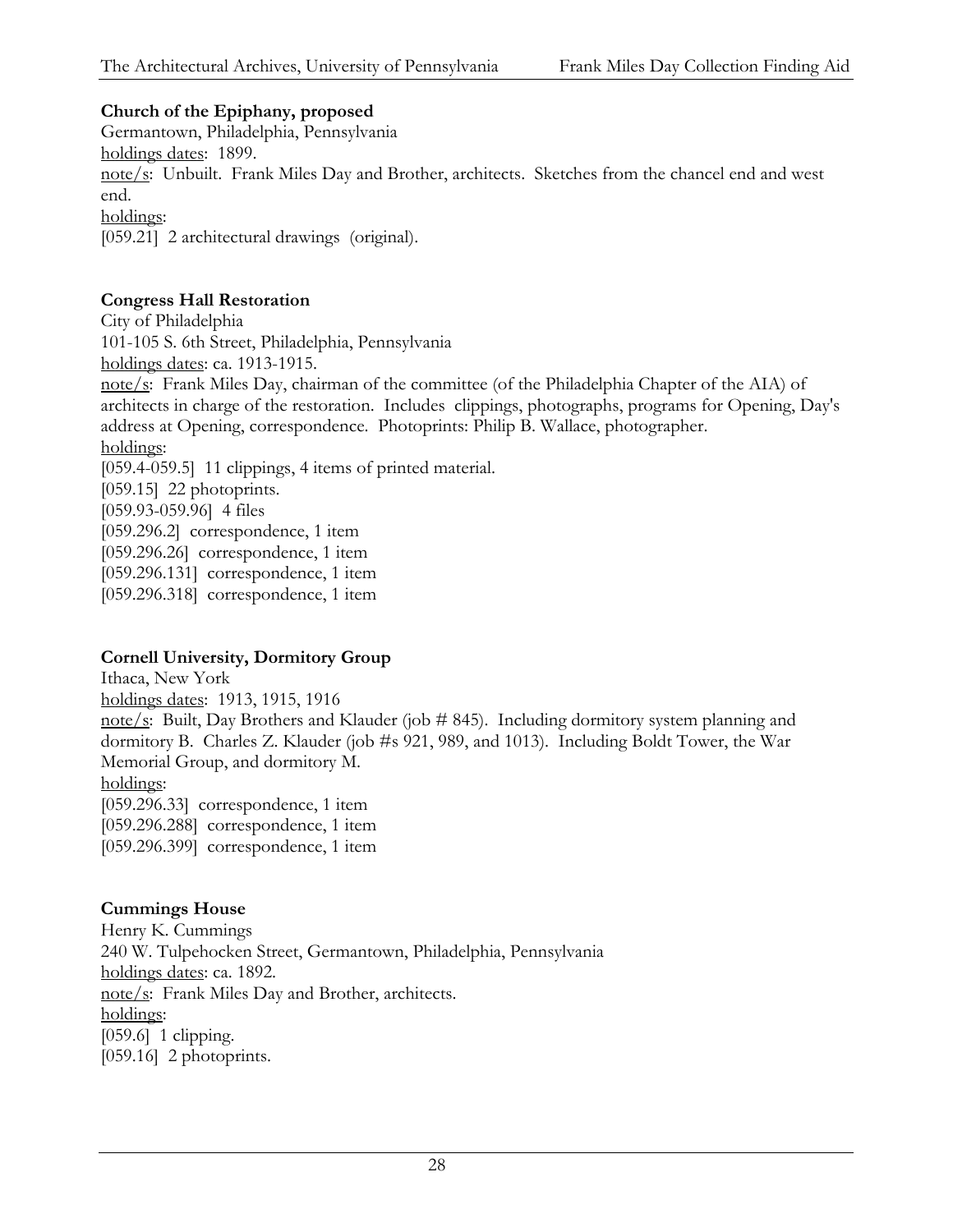#### **Day House, Hickory Hill**

Frank Miles Day Mount Airy, Philadelphia, Pennsylvania holdings dates: ca. 1892-1916. note/s: Frank Miles Day, architect. Day's own house. Materials related to Hickory Hill may also be found in Day's financial records, 1912-1917 [059.307]. holdings: [059.293] 1 photoprint [059.296.190] correspondence, 1 item [059.296.227] correspondence, 1 item [059.296.273] correspondence, 1 item [059.296.275] correspondence, 1 item [059.296.308] correspondence, 1 item [059.296.384] correspondence, 1 item [059.296.466] correspondence, 1 item [059.445-059.446] 2 files [059.454-059.455] 16 photoprints

#### **Tomb for Charles and Anna Day**

holdings dates: ca. 1910-1919. note/s: Frank Miles Day and Brother, architects; Day and Klauder, architects. Project number 871. Memorial to Day's father, who died in England in 1883, and tomb for his mother, who died in 1909. Holdings include 1 undated blueprint of Frank Miles Day & Brother, ca. 1910. holdings: [059.26] 5 architectural drawings (4 originals, 1 print).

#### **Germantown Branch Library**

Free Library of Philadelphia Philadelphia, Pennsylvania holdings dates: n.d. note/s: Built, 1906. Extant. Frank Miles Day and Brother, architects. holdings: [059.450] 3 photoprints.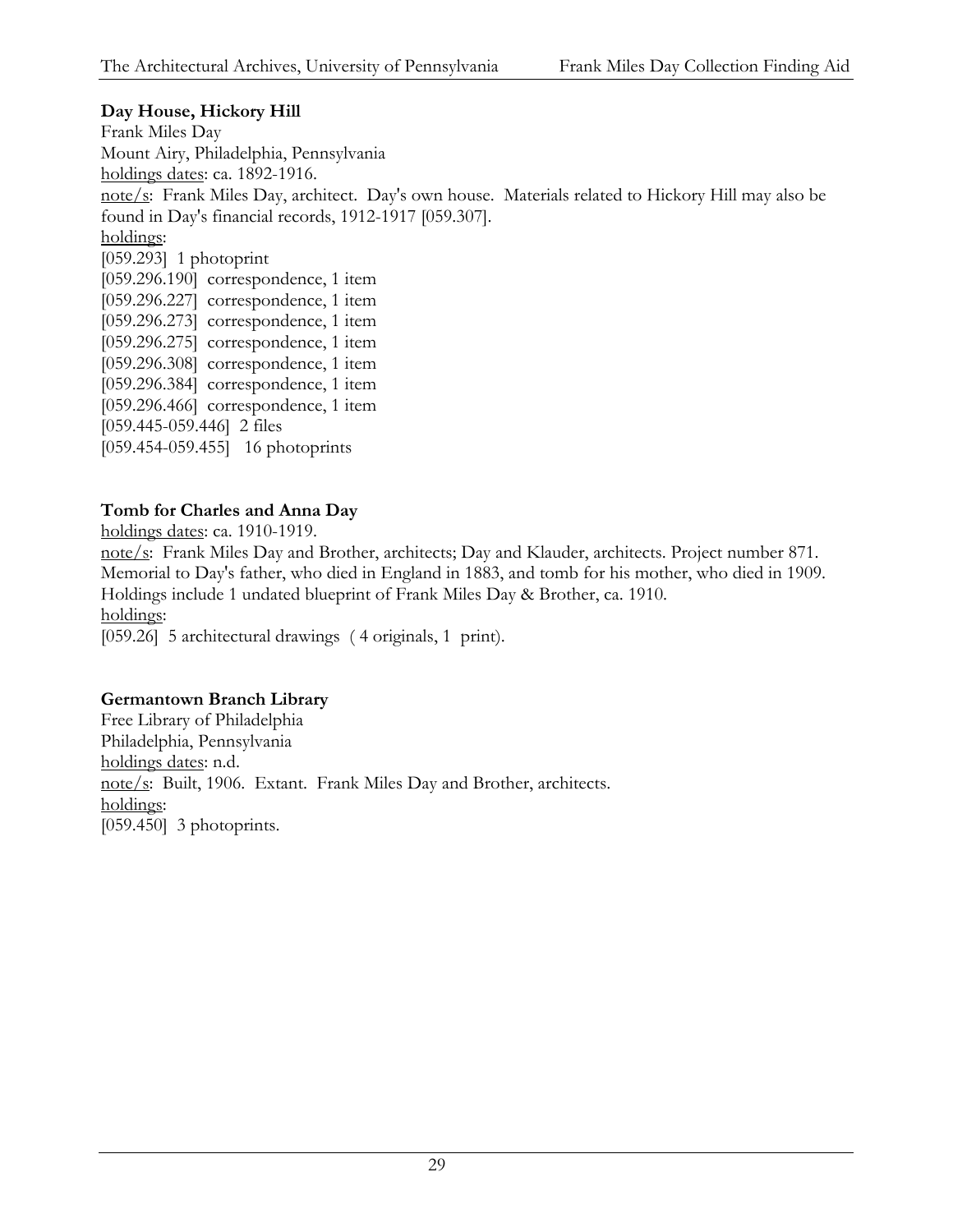#### **Hartford Theological Seminary**

Hartford Seminary Foundation Hartford, Connecticut holdings dates: 1914-1916 note/s: Day and Klauder, architects. Day began as consultant and later Day & Klauder did a campus plan (at least). holdings: [059.296.172] correspondence, 1 item [059.296.175] correspondence, 1 item [059.296.180] correspondence, 1 item [059.296.192] correspondence, 1 item [059.296.196] correspondence, 1 item [059.296.199] correspondence, 1 item [059.296.202] correspondence, 1 item [059.296.204] correspondence, 1 item [059.296.221] correspondence, 1 item [059.296.224] correspondence, 1 item [059.296.231] correspondence, 1 item [059.296.305] correspondence, 1 item [059.296.311] correspondence, 1 item [059.296.412] correspondence, 1 item

#### **Horticultural Hall**

Pennsylvania Horticultural Society 250 S. Broad Street, Philadelphia, Pennsylvania holdings dates: 1894-1896, n.d.. note/s: Frank Miles Day & Brother, architects. Includes rendering delineated by E. V. Seeler. holdings: [059.7] 17 clippings. [059.17] 7 photoprints. [059.443] 1 presentation rendering

#### **Johns Hopkins University Dormitories**

Baltimore, Maryland

holdings dates: 1916.

note/s: Day and Klauder, architects. The nature of the work is unclear. Payment was divided one third to Day and two thirds to Day and Klauder. This indicates that some detailed design work was involved, rather than a consulting project by Day only.

holdings:

[059.296.399] correspondence, 1 item

[059.296.409] correspondence, 1 item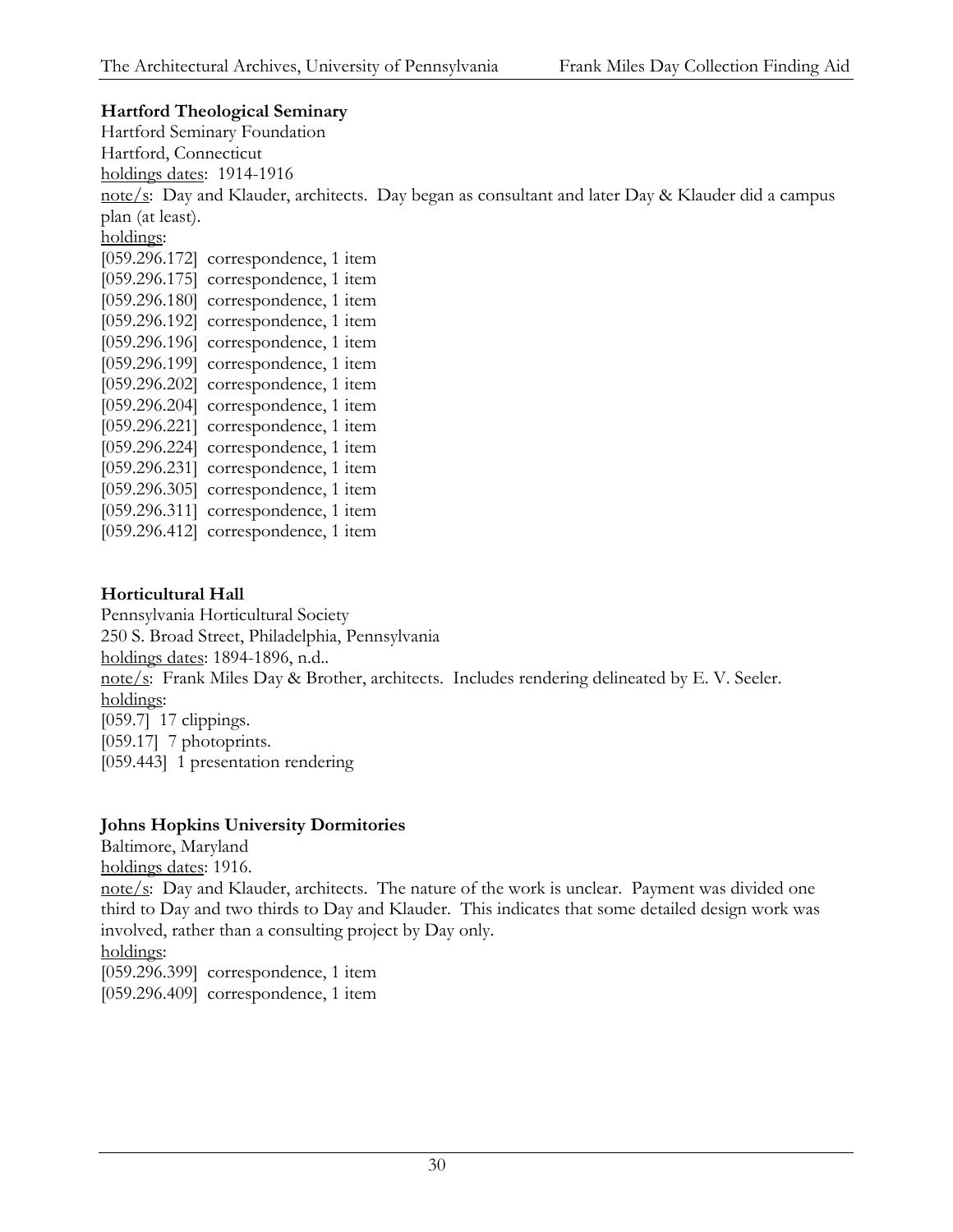#### **Municipal Hospital for the District of Columbia, competition**

Brightwood and Kansas Avenues, Washington, DC holdings dates: 1902 note/s: Frank Miles Day and Brother, architects. Competition 1902. holdings: [059.8] 3 clippings.

#### **Newbold House**

C. B. Newbold 1313 Locust Street, Philadelphia, Pennsylvania holdings dates: ca. 1897. note/s: Frank Miles Day & Brother, architects. Photographs include facade, reception room (2), breakfast room (2), drawing room (4), main (stairway) hall (2), main stair hall staircase, dining room (5), courtyard looking at dining room French doors, unidentified room. holdings: [059.9] 1 clipping. [059.18] 19 photoprints.

#### **Oakley House, Cogslea**

Violet Oakley 615 Saint Georges Road, Mount Airy, Philadelphia, Pennsylvania holdings dates: n.d. note/s: Frank Miles Day & Brother, architects. Major additions and alterations to an old farmhouse. holdings: [059.451] 1 photoprint.

#### **Pair of Houses**

Real Estate Investment Company 1213-1215 Locust Street, Philadelphia, Pennsylvania holdings dates: 1896. note/s: Frank Miles Day & Brother, architects. Clipping from *American Architect and Building News*, 23 (May 1896). holdings: [059.10] 1 clipping.

#### **Pennsylvania State College, Chemical Building**

State College, Pennsylvania holdings dates: 1914 note/s: Built, Day and Klauder (job #836). holdings: [059.296.156] correspondence, 1 item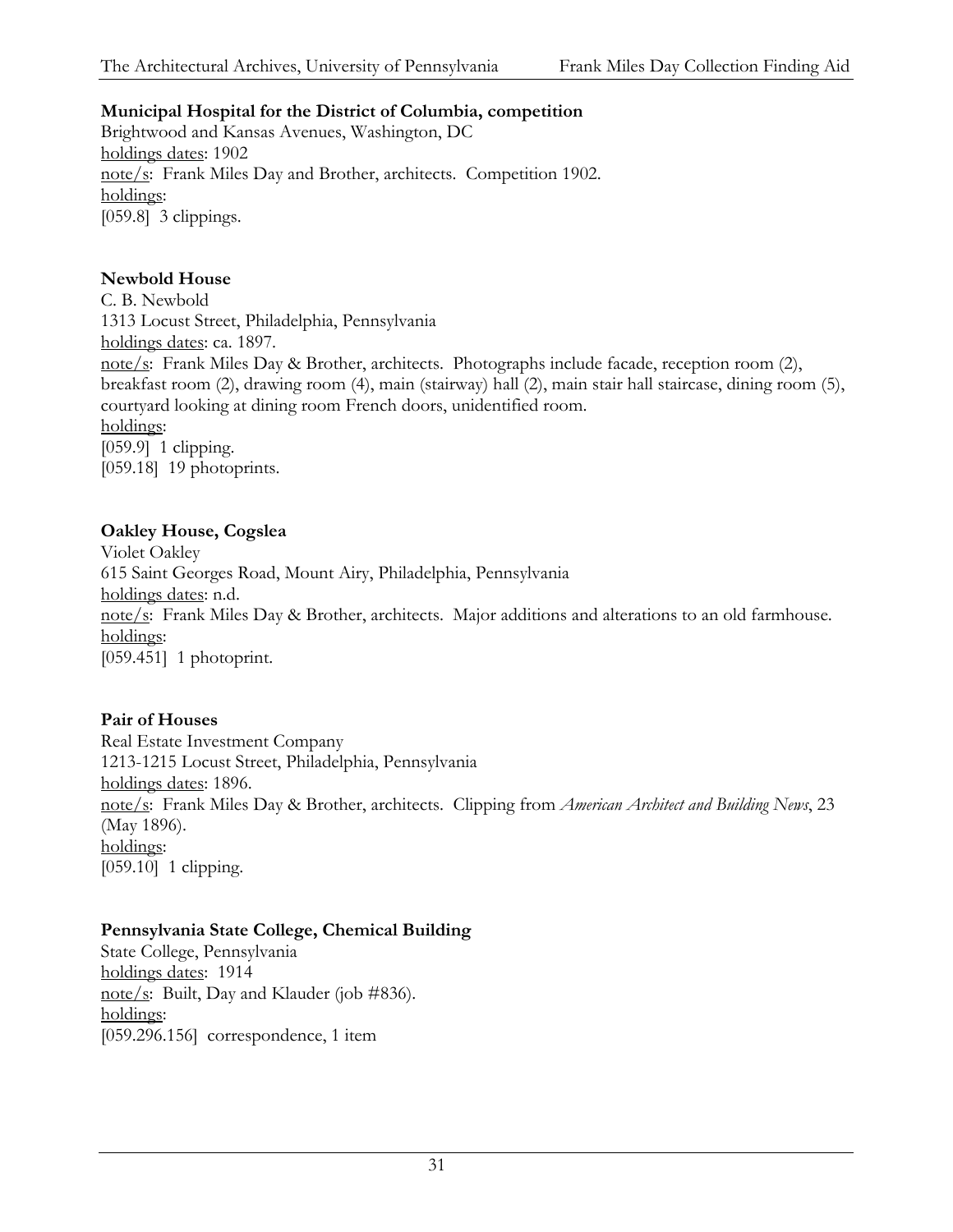#### **Platt Houses**

R. G. Platt W. 84th Street, New York, New York holdings dates: n.d. note/s: Frank Miles Day & Brother, architects. holdings: [059.11] 1 clipping.

#### **Princeton University Buildings**

Princeton University Princeton, New Jersey holdings dates: 1910-1916. note/s: Frank Miles Day and Brother, architects. Project number 800, sheet 126. Freshman Dormitories, Detail of Memorial Tower. No original drawings. Day Brothers and Klauder, architects; later Day and Klauder, architects. Dormitories, Dining Halls. holdings: [059.27] 1 architectural drawing (print). [059.296.42] correspondence, 1 item [059.296.288] correspondence, 1 item [059.296.399] correspondence, 1 item [059.296.412] correspondence, 1 item [059.296.414] correspondence, 1 item

#### **Schoettle Factory**

Edwin Schoettle Company 533 N. 11th Street, Philadelphia, Pennsylvania holdings dates: 1916 note/s: Built, 1914. Day and Klauder, architects. Mentioned in correspondence from Klauder to Day, 1916. holdings: [059.296.412] correspondence, 1 item

#### **Second Church of Christ, Scientist**

5443 Greene Street, Philadelphia, Pennsylvania holdings dates: 1916 note/s: Built, 1916, Day and Klauder (job #854). After early 1990s, Germantown Friends School, Assembly Building. holdings: [059.296.412] correspondence, 1 item [059.296.431] correspondence, 1 item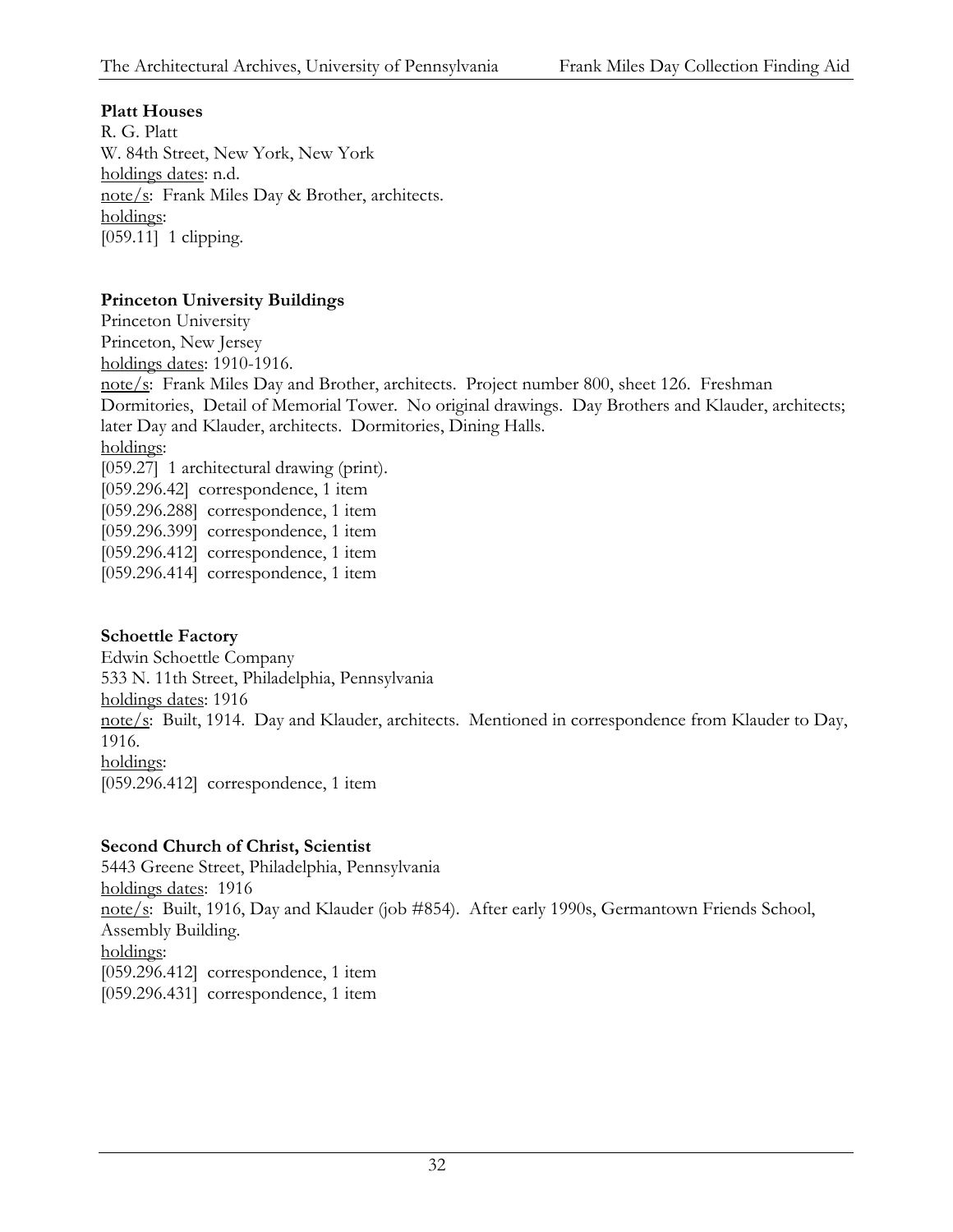#### **Shops**

client unidentified 11th Street and Arch Street, Philadelphia, Pennsylvania holdings dates: n.d. note/s: Built. Frank Miles Day & Brother, architects. Group of 3 shops. It is not clear whether the shops face on 11th Street or on Arch Street. holdings: [059.19] 1 photoprint.

#### **University of Delaware Buildings**

Newark, Delaware holdings dates: 1914-1916 note/s: Day and Klauder, architects. Old College alterations, 1916. Men's Dormitories, 1916-1917. Wolf Hall, 1916-1917. Women's Dormitories, 1918-1928. holdings: [059.296.182] correspondence, 1 item [059.296.188] correspondence, 1 item [059.296.288] correspondence, 1 item [059.296.412] correspondence, 1 item [059.296.431] correspondence, 1 item

#### **University of Pennsylvania, Weightman Hall**

233-235 S. 33rd Street, Philadelphia, Pennsylvania

holdings dates: 1905; n. d.

note/s: Built, 1903-1904. Frank Miles Day & Brother, architects. Renderings by Arthur Byne (Byne, Arthur, 1883-1935, U Penn 1905) and Vernon Howe Bailey (Bailey, Vernon Howe, 1874-1953). No materials for this project from the Day family.

holdings:

[059.440] 1 drawing (original).

[059.441] 1 drawing (original).

#### **Wellesley College Buildings**

Wellesley, Massachusetts

holdings dates: 1915-1916

note/s: Day and Klauder , architects. Day was appointed Supervising Architect of Wellesley College in 1915. Proposed designs, 1916-1917, for Liberal Arts, Physics and Administration Buildings. Founder's Hall, job #860, was begun before Day's death. Correspondence 1916 to Day from Klauder mentions Chemical Building, Dormitories.

#### holdings:

[059.296.220] correspondence, 1 item

[059.296.288] correspondence, 1 item

[059.296.412] correspondence, 1 item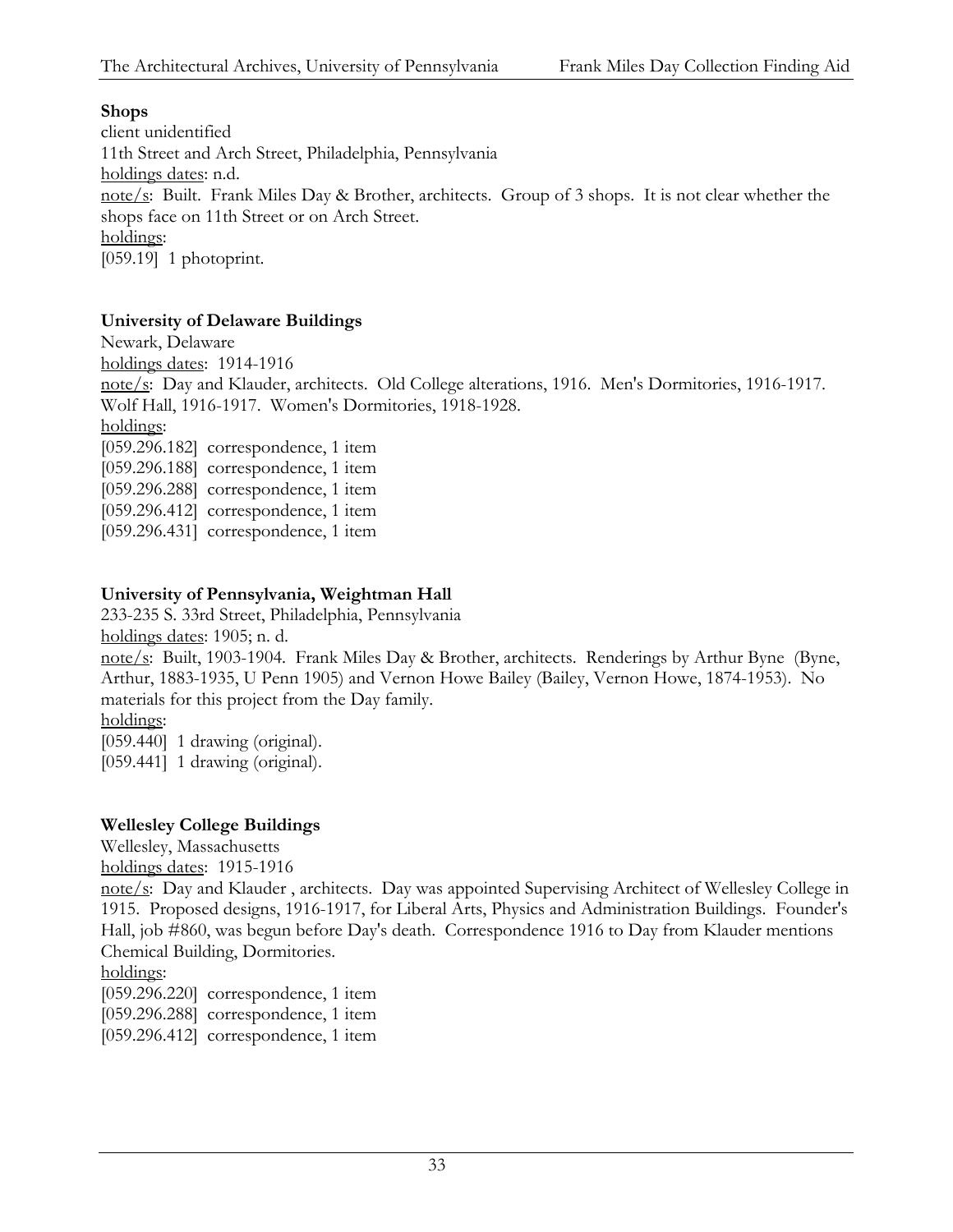#### **Williams House, alterations and additions**

Albert Williams Jenkintown, Pennsylvania holdings dates: 1893. note/s: Frank Miles Day, architect. Correspondence with Ellis D. Williams in letterpress book. holdings: [059.1] 1 correspondence file.

#### **Yale University, Heliostat Building**

New Haven, CT holdings dates: 1915 note/s: Frank Miles Day, architect. Day & Klauder, architects. While Day was Supervising Architect at Yale, he was asked to design a building to house the "heliometer" and telescope for the Astronomy Department. holdings: [059.296.293] correspondence, 1 item

#### **Unidentified House**

client unidentified location unidentified holdings dates: n.d. note/s: Large stone single house surrounded by lawns. Writing on verso of board: "J. M. Swift, 612 Spring Garden Street." holdings: [059.20] 1 photoprint.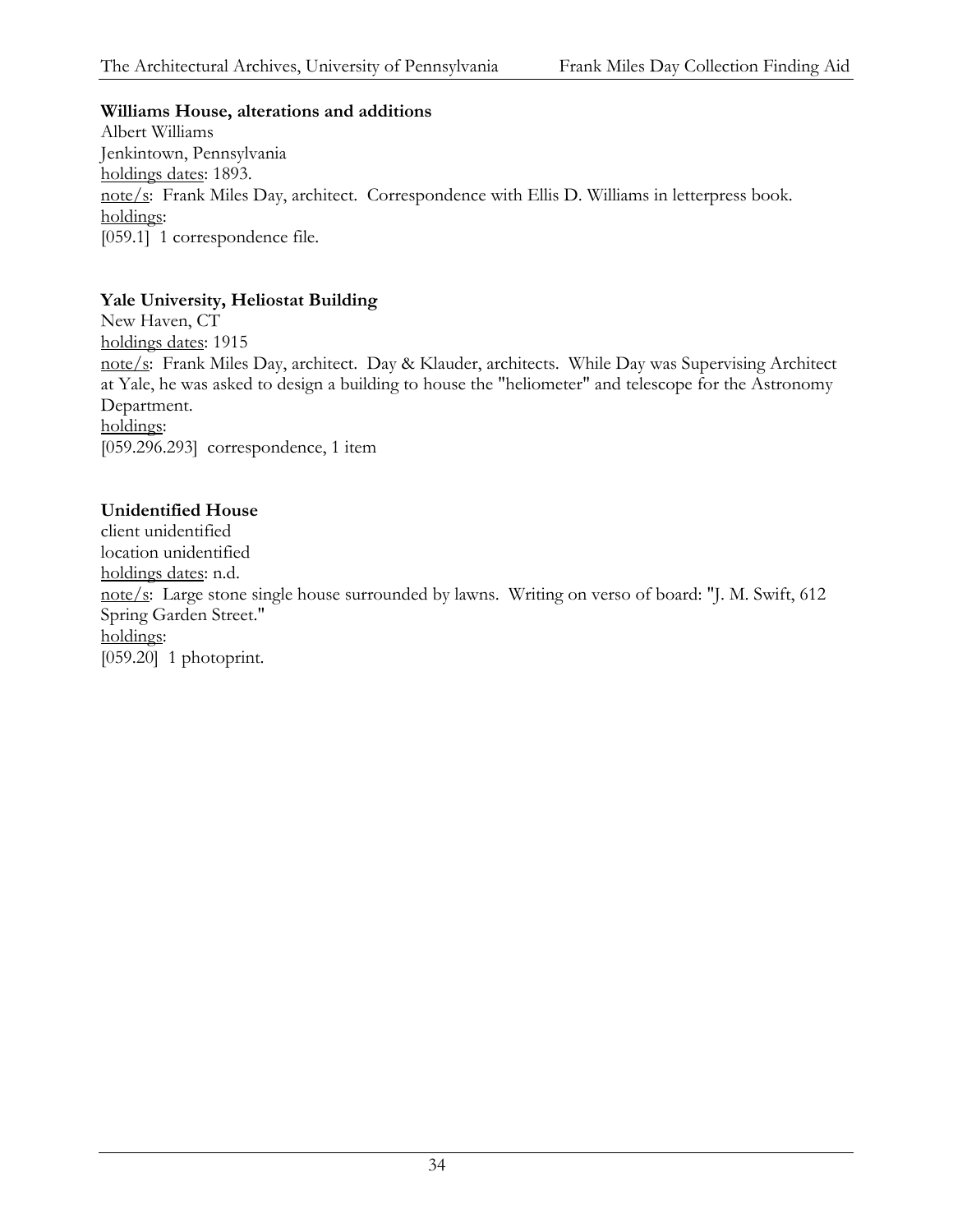# **Appendix B:**

#### **Other Architecture represented in the Collection**

#### **Blackwell House**

224 Pine Street, Philadelphia, Pennsylvania holdings dates: n.d. note/s: Views before demolition. holdings: [059.456] 2 photoprints.

#### **Christ Church Grave Yard Gate**

Arch Street, Philadelphia, Pennsylvania holdings dates: ca. 1900. note/s: holdings: [059.456] 1 photoprint.

#### **Haines House, Wyck**

6012-6040 Germantown Avenue, Philadelphia, Pennsylvania holdings dates: n.d. note/s: Model for Day's alterations to Hickory Hill. holdings: [059.452] 6 photoprints.

#### **New York County Court House, competition**

New York, New York holdings dates: 1912-1913 note/s: Competition jurors: Frank Miles Day, R. S. Peabody (Boston), J. L. Mauran (St. Louis). Materials include Court House Board minutes 1912, competition programs (preliminary competition, final competition), report of the jurors, clippings. The winning design was a circular building by Guy Lowell. The award generated public opposition from other architects. holdings: [059.249-059.251] 3 files [059.296] correspondence